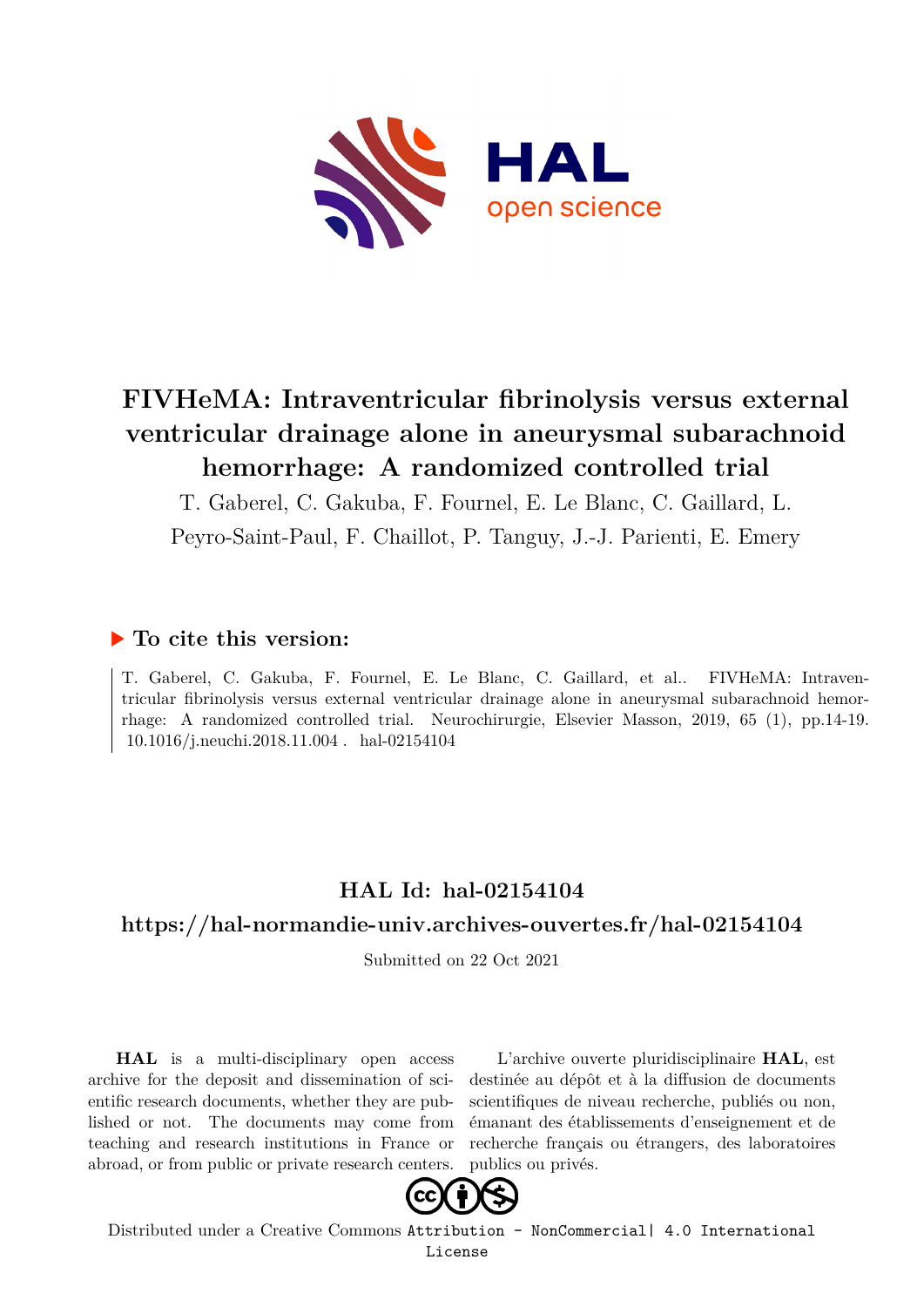# **FIVHeMA: INTRAVENTRICULAR FIBRINOLYSIS VERSUS EXTERNAL VENTRICULAR DRAINAGE ALONE IN ANEURYSMAL SUBARACHNOID HEMORRHAGE: A RANDOMIZED CONTROLLED TRIAL**

# **FIVHeMA: FIBRINOLYSE INTRAVENTRICULAIRE VERSUS DÉRIVATION VENTRICULAIRE EXTERNE SEULE DANS LA PRISE EN CHARGE DES HÉMORRAGIES SOUS ARACHNOÏDIENNES PAR RUPTURE D'ANÉVRISME: UN ESSAI CONTRÔLÉ RANDOMISÉ**

*Intraventricular fibrinolysis in aneurysmal SAH* 

Thomas GABEREL<sup>1,2,3</sup>; Clément GAKUBA<sup>1,2,4</sup>; François FOURNEL<sup>5</sup>; Elsa LE BLANC<sup>5</sup>; Cathy GAILLARD<sup>5</sup>; Laure PEYRO SAINT PAUL<sup>5</sup>; Fabien CHAILLOT<sup>5</sup>; Paulin TANGUY<sup>1,3</sup>; Jean-Jacques PARIENTI<sup>5</sup>; Evelyne EMERY<sup>1,2,3</sup>.

#### **Affiliations:**

 $1$ CHU de Caen, Department of Neurosurgery, Caen, France.

<sup>2</sup> INSERM U1237 'Physiopathology  $\&$  Imaging of neurological disorders', University of Caen Normandy, Caen, France.

<sup>3</sup> Université Caen Normandie, Medical School, Caen, France.

<sup>4</sup> CHU de Caen, Department of Intensive Care Medicine, Caen, France.

<sup>5</sup> CHU de Caen, Department of clinical research, Caen, France.

## **Corresponding Author contact information**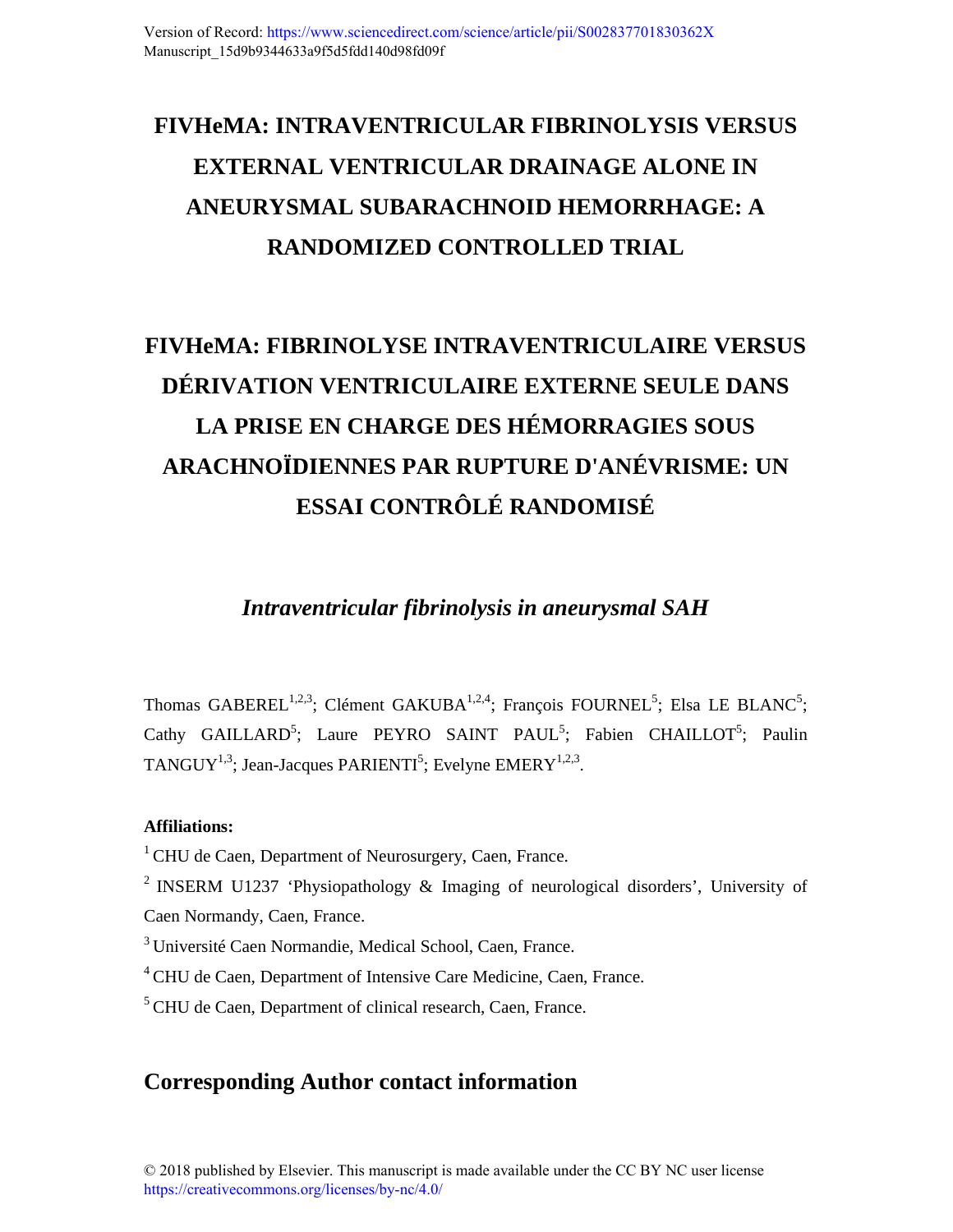Name: Dr. Thomas Gaberel Address: CHU de Caen, Service de Neurochirurgie, Avenue de la Côte de Nacre, F-14000 CAEN, FRANCE. E-mail address: thomas.gaberel@hotmail.fr Telephone: +33 02 31 06 46 03

## **Competing interests / Disclosure**

This work was funded by the French Ministry of Health through the PHRC-N 2016 (N°PHRCN-16-0026).

The authors declare that they have no conflict of interest.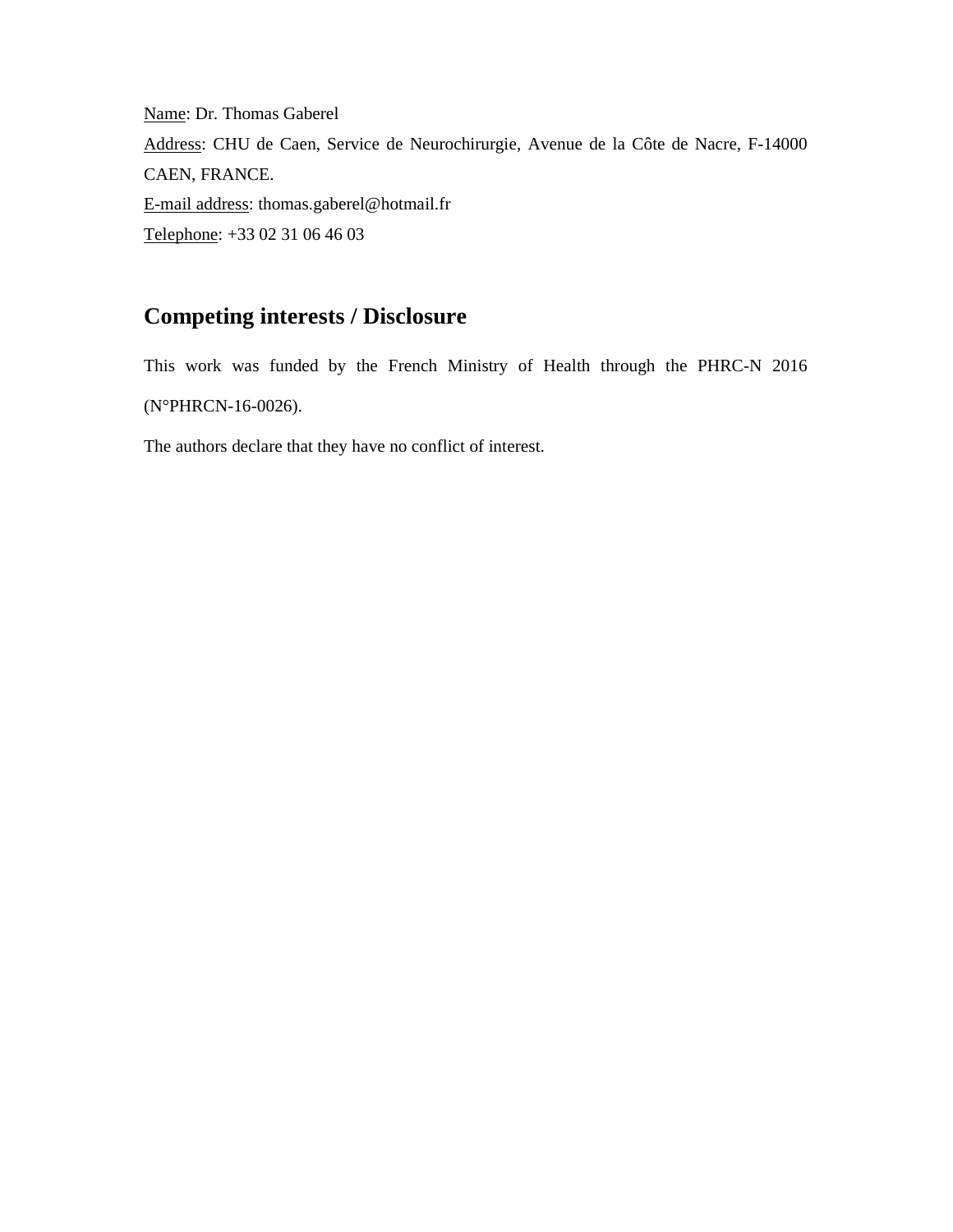## **FIVHeMA: Intraventricular fibrinolysis versus external ventricular drainage alone in aneurysmal subarachnoid hemorrhage: a randomized controlled trial**

# **FIVHeMA : Fibrinolyse intraventriculaire versus dérivation ventriculaire externe seule dans la prise en charge des hémorragies sous arachnoïdiennes par rupture d'anévrisme : un essai contrôlé randomisé.**

Nombre de mots : 4949

Nombre de tableaux : 1

Nombre de Figures : 1

Nombre de références: 10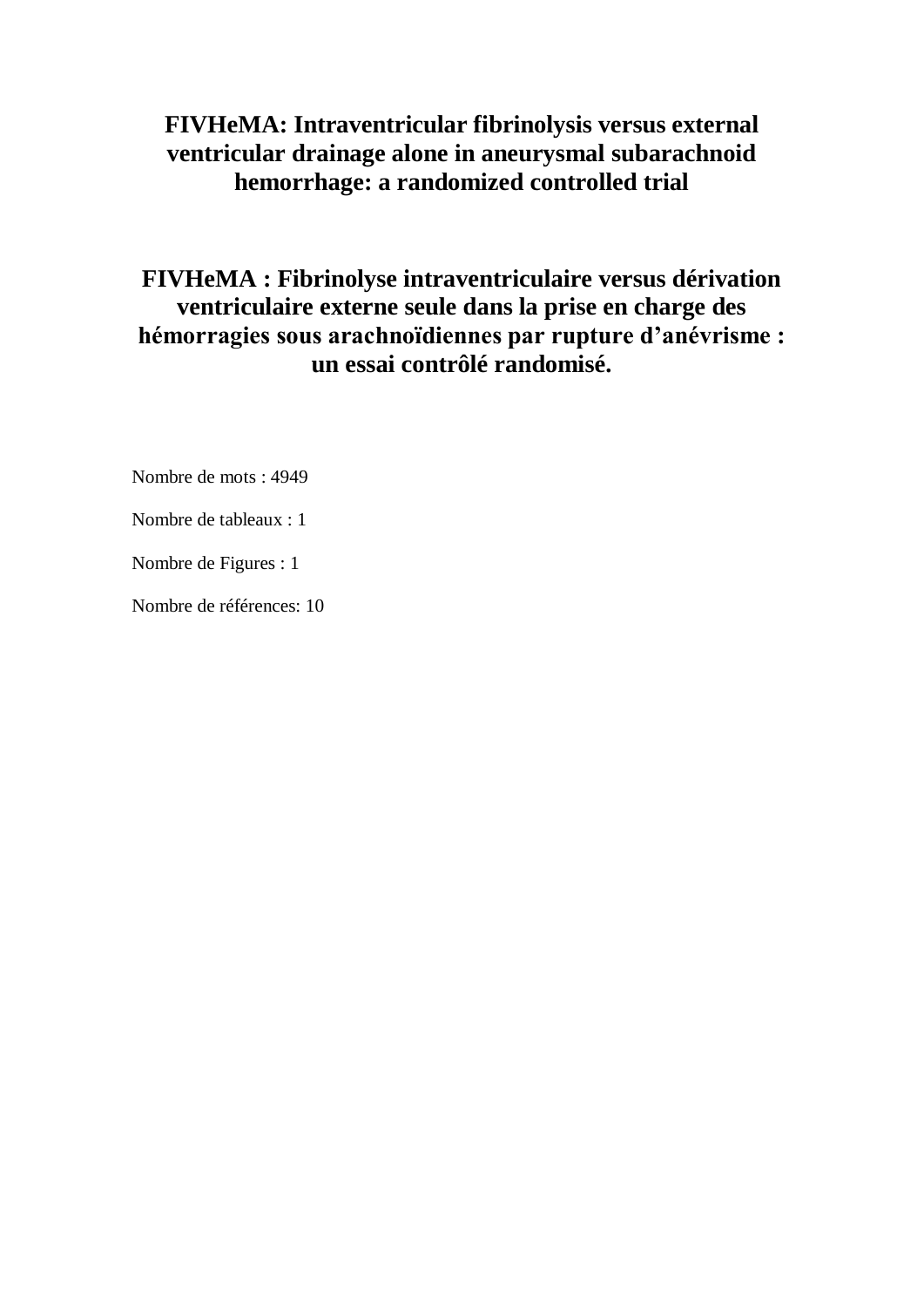#### **ABSTRACT**

*Introduction*: Aneurysmal subarachnoid hemorrhage (SAH) is a devastating form of stroke, which often causes acute hydrocephalus requiring the insertion of an external ventricular drain (EVD). A major complication of aneurysmal SAH is delayed cerebral ischemia (DCI). As DCI is linked to the presence of blood within the subarachnoid space, it has been hypothesized that removing this blood may decrease the risk of DCI. This could be achieved by injecting a fibrinolytic agent through the EVD, a strategy called intraventricular fibrinolysis (IVF). Here, we propose to conduct a phase III trial to directly evaluate the impact of IVF after aneurysmal SAH.

*Materials and methods*: We will perform an open-label randomized controlled trial comparing the standard of care, i.e. EVD alone, to the experimental treatment, i.e. IVF. We plan to include 440 patients to be able to show a 10% increase in the rate of good functional outcomes in the EVD+IVF group compared to the EVD alone group ( $\alpha$ =0.05 and  $\beta$ =0.8). To obtain such sample, a multicenter trial is required, and to date 17 research sites in France have agreed to participate.

*Perspective:* FIVHeMA would be the first phase III trial evaluating the relevance of IVF in aneurysmal SAH. If IVF is shown to be beneficial, then a new therapeutic tool will be available to improve the outcomes of aneurysmal SAH patients.

Keywords: subarachnoid hemorrhage, intracranial aneurysm, external ventricular drainage, intraventricular fibrinolysis, tissue plasminogen activator, delayed cerebral ischemia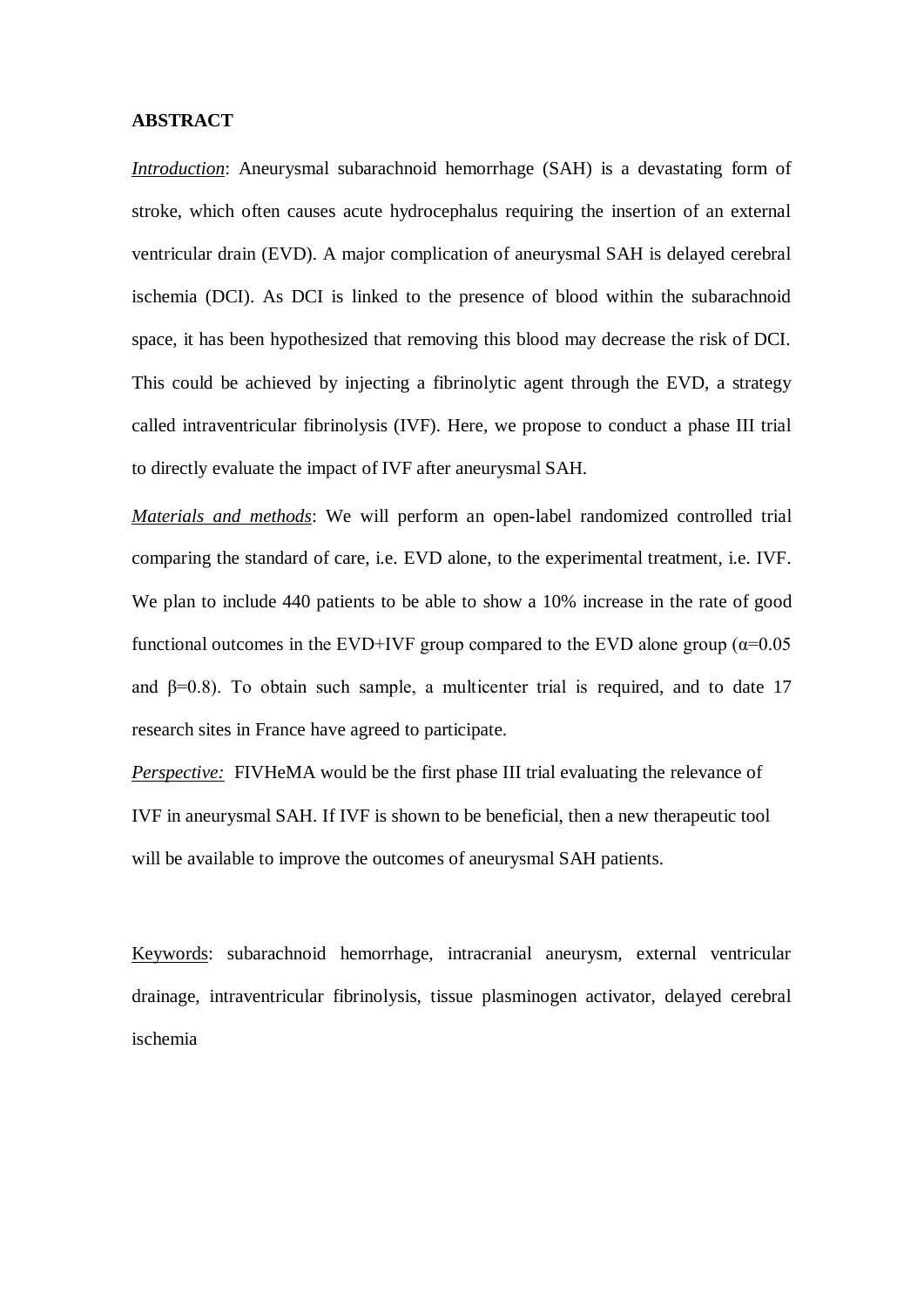#### **RESUME**

*Introduction* : L'hémorragie sous arachnoïdienne (HSA) par rupture d'anévrisme est une forme grave d'accident vasculaire cérébral, entraînant souvent une hydrocéphalie qui nécessite la pose d'une dérivation ventriculaire externe (DVE). Une complication majeure de l'hémorragie méningée est l'ischémie cérébrale retardée (ICR). Cette dernière étant liée à la présence de sang dans les espaces sous-arachnoïdien ; le drainage de ce sang pourrait permettre une diminution du risque d'ICR. Cela peut être fait en injectant un agent fibrinolytique dans la dérivation ventriculaire externe, ce qui s'appelle la fibrinolyse intraventriculaire (FIV). Nous proposons de réaliser un essai thérapeutique de phase III afin d'évaluer l'impact de la fibrinolyse intraventriculaire après une HSA par rupture d'anévrisme.

*Matériels et méthodes* : Nous réaliserons un essai contrôlé randomisé ouvert comparant les soins courants actuels, comprenant une DVE seule, au traitement expérimental qui est la FIV. Nous prévoyons d'inclure 440 patients afin de montrer une augmentation de 10% du taux de bons résultats fonctionnels dans le groupe dérivation DVE+FIV comparé au groupe DVE seule ( $\alpha$ =0,05 et β=0,8). Pour obtenir ce nombre de patients, un essai multicentrique est obligatoire, et à ce jour 17 centres ont accepté d'y participer. *Perspectives* : FIVHeMA est le premier essai randomisé évaluant l'intérêt de la FIV dans l'HSA anévrysmale. S'il est démontré un bénéfice de la FIV, alors une nouvelle arme thérapeutique sera disponible pour améliorer le devenir des patients présentant une HSA anévrysmale.

Mots clés : hémorragie méningée ; anévrisme cérébral ; dérivation ventriculaire externe ; fibrinolyse intraventriculaire ; activateur tissulaire du plasminogène ; ischémie cérébrale retardée.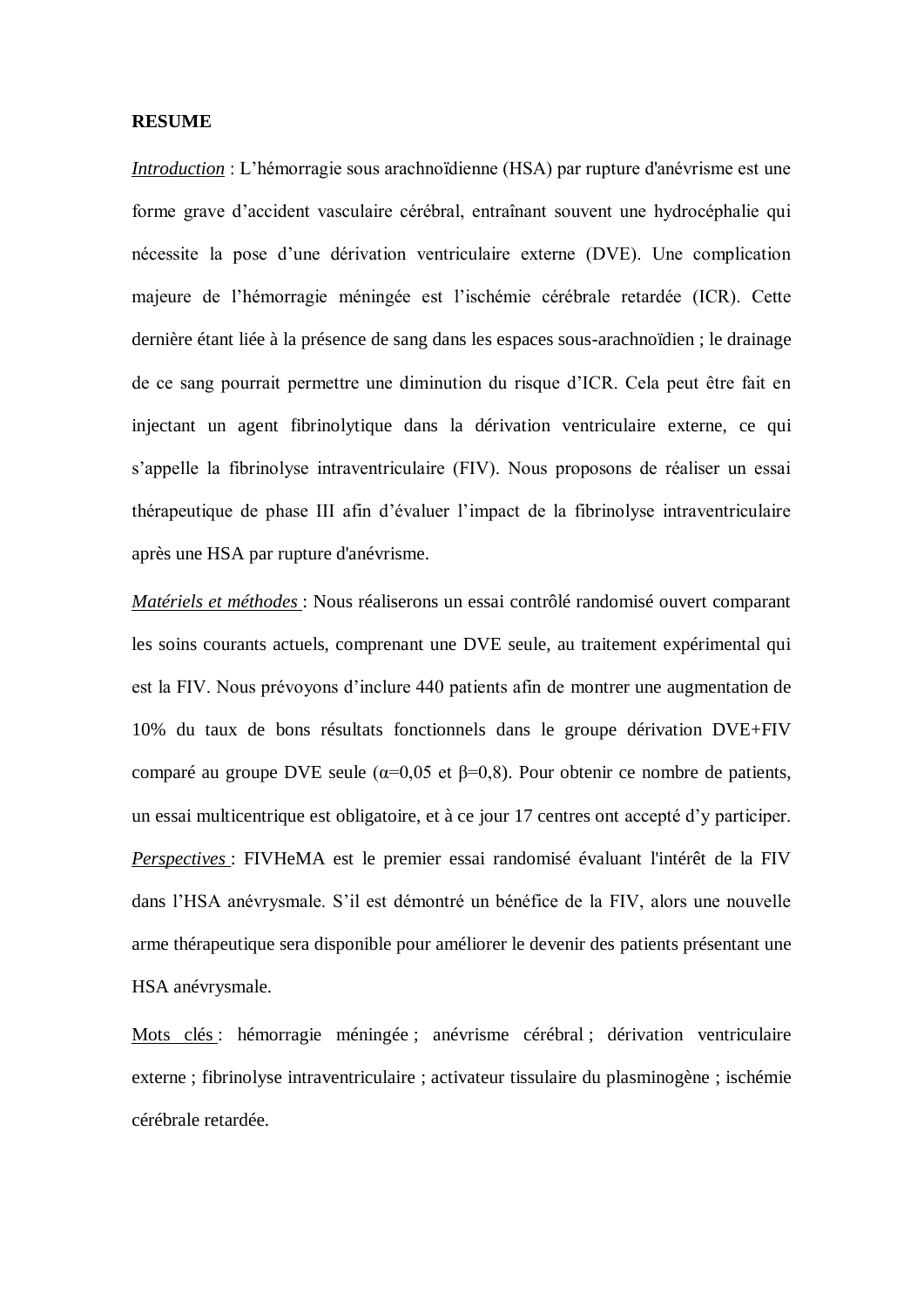#### **INTRODUCTION**

Subarachnoid hemorrhage (SAH) is a devastating form of stroke, caused by intracranial aneurysm rupture. A few days after the initial hemorrhage, delayed cerebral ischemia (DCI) can develop, which is one of the main phenomenon affecting SAH outcomes (1). DCI has a multifactorial origin which includes arterial vasospasm, microthrombosis, inflammation, spreading depolarization, and excitotoxicity (2). No theory so far has connected these phenomenon together; consequently we have no way to prevent DCI from developing.

We propose a new theory to explain the origin of DCI: glymphatic system impairment. The glymphatic system plays a key role in the brain's metabolite clearance through the intracerebral circulation of cerebrospinal fluid (CSF). In a rodent model, we have shown that SAH severely impairs the glymphatic system (3). We hypothesize that this glymphatic dysfunction leads to accumulation of several brain metabolites, which in turn activate the phenomenon involved in DCI (4). We have also shown that injection of a fibrinolytic agent within the CSF—a technique called intraventricular fibrinolysis (IVF)—restores the function of the glymphatic system after SAH. IVF has already been investigated in humans in a Phase I trial, which demonstrated good safety (5). A few series have been published since then with good results but inadequate methodology (6). In 2013, a phase II trial was performed in 60 patients suffering from aneurysmal SAH who required external ventricular drain (EVD) insertion for acute hydrocephalus (7). Thirty patients received IVF, 30 others had only CSF drainage through the EVD. This trial reported a 15% decrease in the risk of DCI in IVF patients, and a 10% decrease in the rate of severe disability in the same group. Therefore, it makes sense to perform a phase III trial with appropriate power to determine the relevance of IVF in aneurysmal SAH.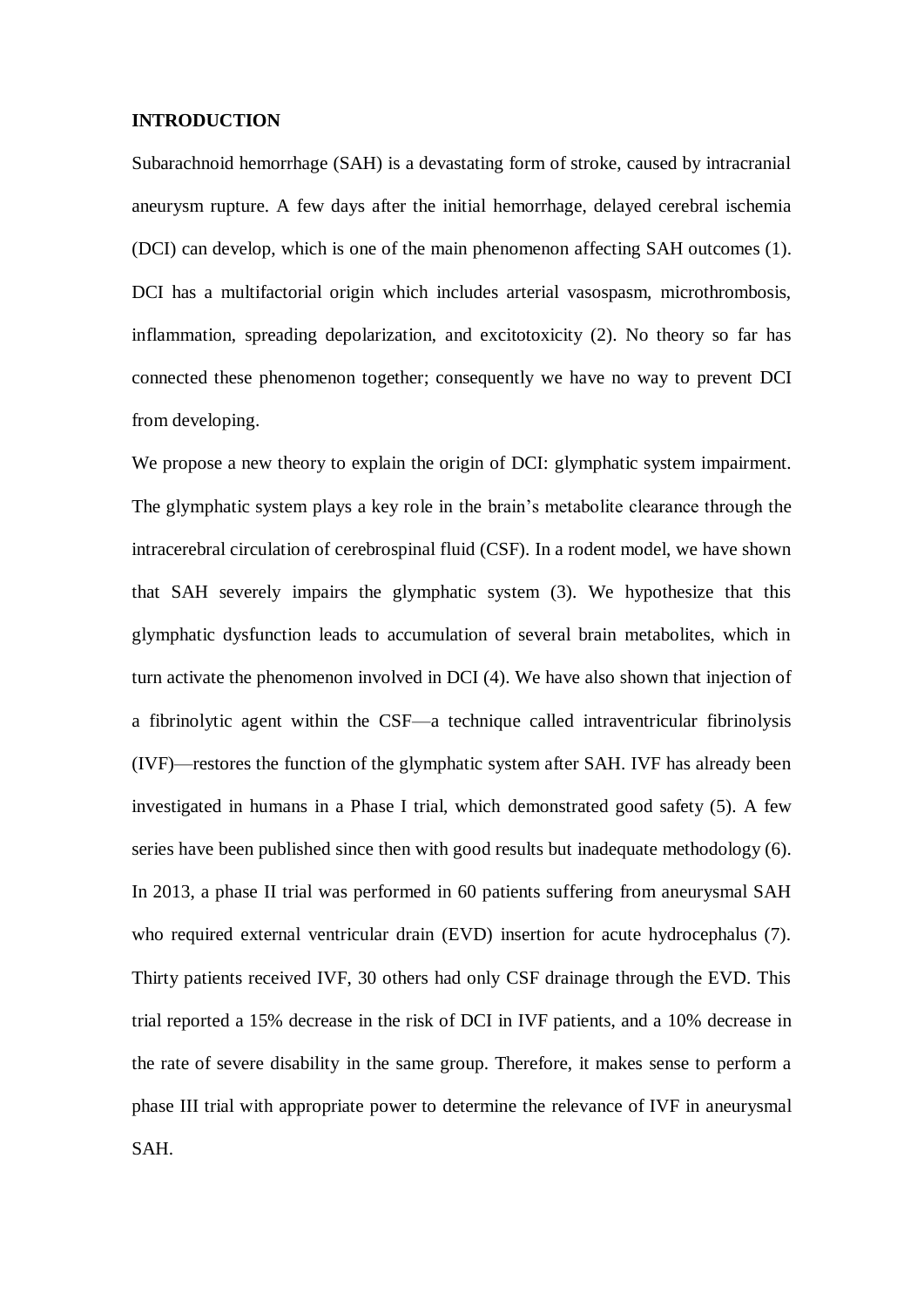#### **METHODS**

#### *Design*

We plan to perform a randomized controlled phase III trial to compare the standard of care, i.e. EVD alone, to the experimental treatment, i.e. EVD+IVF. Our trial will be a multicenter trial. As the standard treatment does not include injection within the EVD, the trial will not include injection through the EVD in the control group, thus the trial will have an open design. To minimize bias, the 6-month outcome assessment (in which the primary outcome will be assessed) will be performed by an independent investigator, blinded to the treatment received. We will analyze the outcome measures on the intent-to-treat population (namely, all patients who were randomly assigned to treatment and had any post-randomization data recorded). We also plan to perform a secondary analysis on the per-protocol population.

#### *Setting and trial committees*

The study protocol was approved by the "Sud-Ouest et Outre-Mer 4" Ethics Committee (CPPSOOM4 - Ref. CPP17-035a). It is included in the French public register of clinical trials, number 2017-000429-10. It is also registered on ClinicalTrials.gov under the identifier NCT03187405.

At the launch of the study on February 21, 2018, a total of 17 hospitals in France have started randomization for the FIVHeMA trial. It is expected that two additional study sites will start randomization in the near future.

*Sponsor*: Caen University hospital, France

*Funding*: French Ministry of Health through the PHRC-N 2016 (No. PHRCN-16-0026) *Principal investigator:* T Gaberel (neurosurgeon, CHU Caen); C Gakuba (intensive care medicine, CHU Caen); E Emery (neurosurgeon, CHU Caen)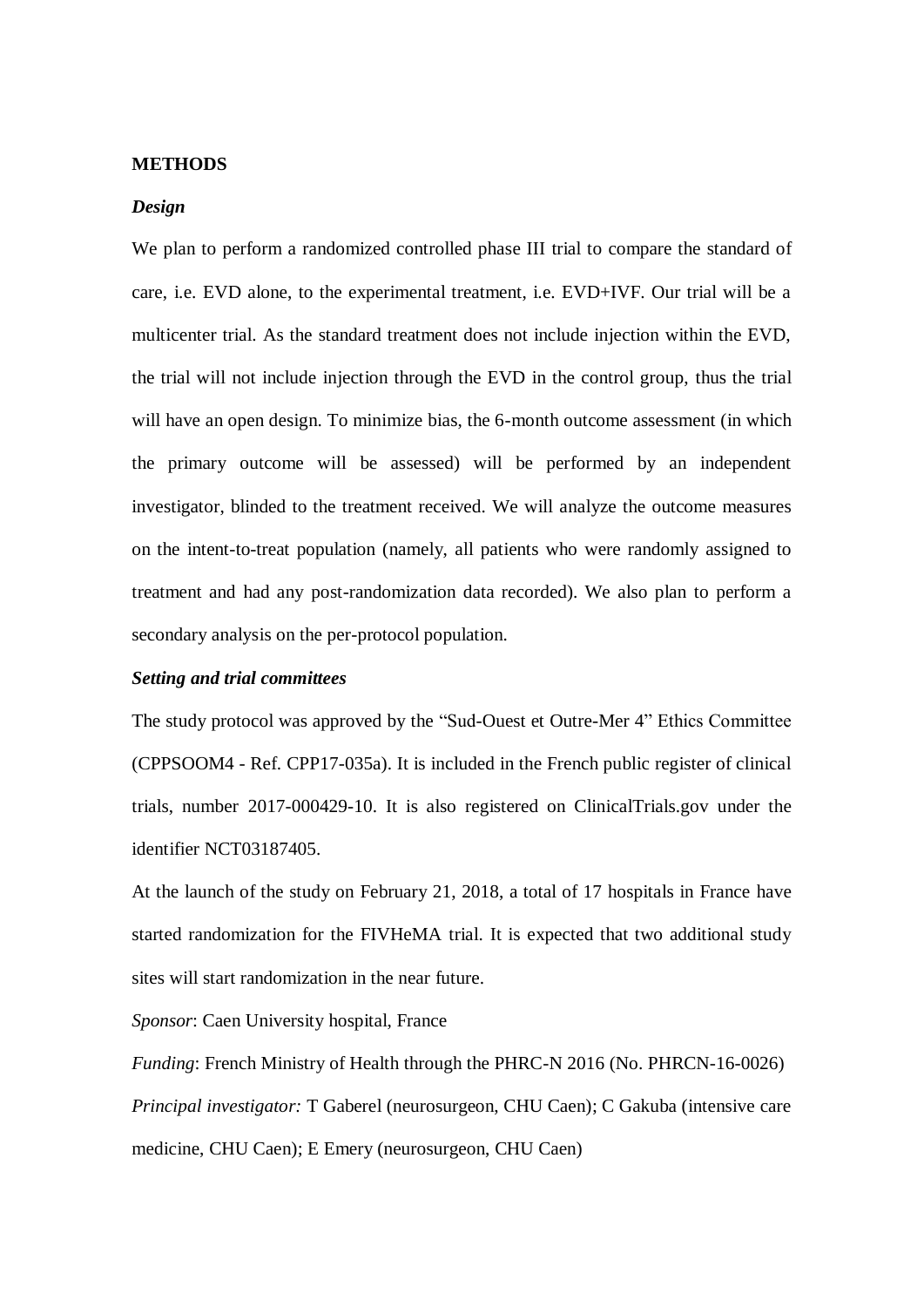*Independent monitoring committee (IMC):* C Cordonnier (vascular neurologist, CHU

Lille); T Ouk (pharmacologist, CHU Lille); J Gal (statistician, CHU Nice)

*Biostatistics and Clinical Research Unit*: JJ Parienti (statistician, CHU Caen)

*Research sites and co-investigators*: Hôpital Bicêtre (PE Leblanc; N Aghakhani); Hôpital de la Timone (T Graillon; H Brunel); Hospices Civils de Lyon (F Dailler; I Pelissou-Guvotat); Hôpital Sainte Anne (J Pallud; X Sauvageon); CHU Amiens (J Peltier); CHU Angers (P Menei; A Ter Minassian); CHU Besançon (L Thines; L Carteron); CHU Bordeaux (M Biais; V Jecko; G Penchet); CHU Brest (O Huet ; E Magro); CHU Dijon (S Mirek; K Mourier); CHU Nancy (T Civit; G Audibert); CHU Nice (M Lonjon; N Bougaci); CHU Rennes (PJ Le Reste); CHU Rouen (S Curey-Leveque); CHU Strasbourg (F Proust); CHU Tours (LM Terrier).

#### *Participants and participant information and consent*

The criteria for study participation are listed in Table 1.

Free, clear, and express consent will be collected after the patient has been informed of the goals of the research, the progress and duration of the study, the benefits, potential risks and limitations of the study, as well as the nature of the product studied and the opinion given by the ethical committee (art. L.1122-1) and after he/she has had adequate time to consider this information. The consent form will be signed and dated personally by the patient and the investigator before any procedure linked to the research is performed. The patient's participation in the study will be recorded in the patient's medical record at the time of the baseline visit.

We expect that a large portion of the patients included will have an altered level of consciousness, which could impair their ability to consent to participate in the study. In this case, a relative will be asked to provide consent. If no relative can be contacted, an emergency consent procedure will be applied. In the two latter cases, the patient will be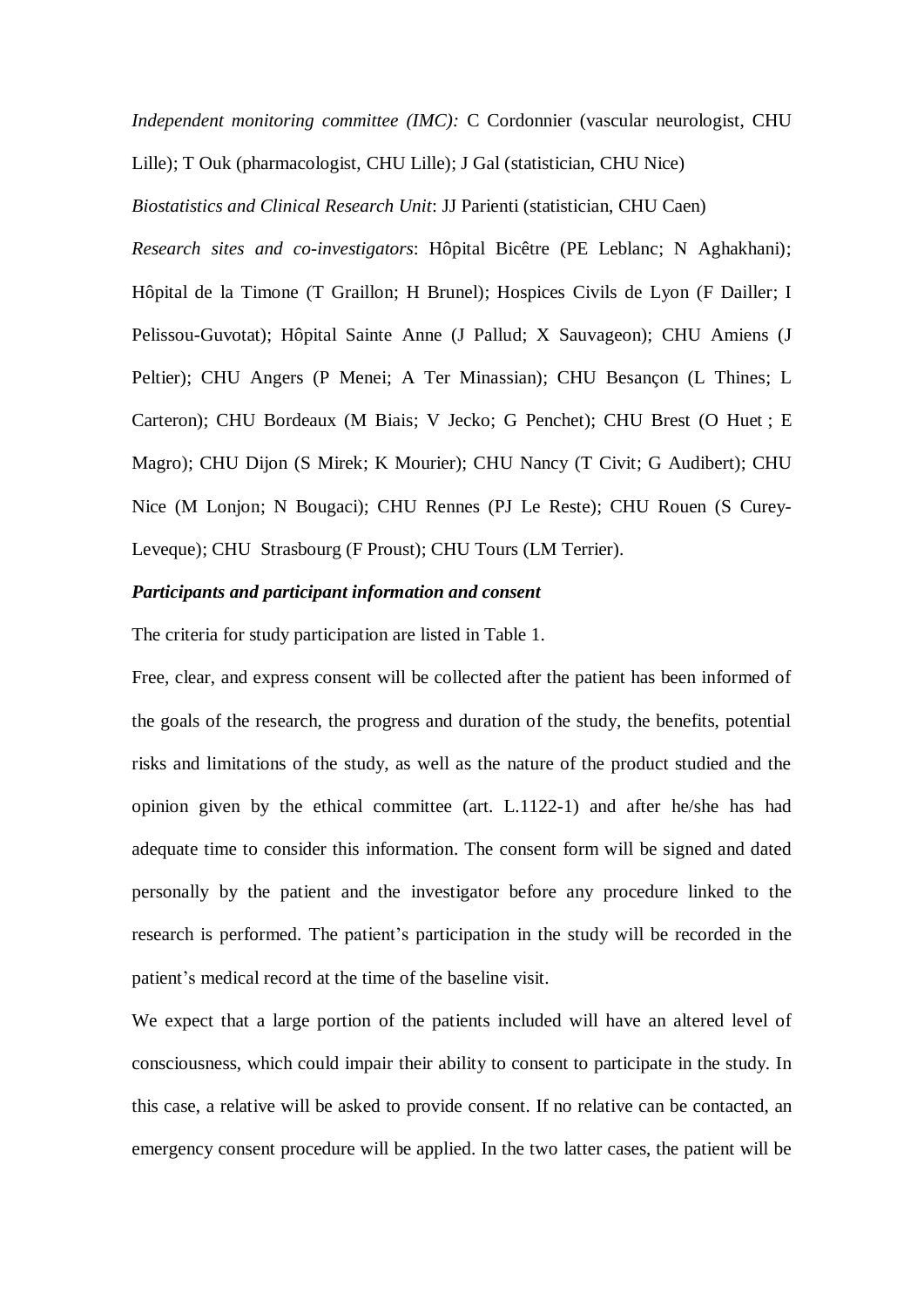asked to provide consent as soon as his/her clinical condition allows him/her to understand the procedure and to provide a post-hoc consent to participate in the study. Patients may terminate their participation in the study if they wish to do so, at any time and for any reason, or upon the decision of the investigator. This will be recorded in the patients' medical record. Any departure from the protocol will be documented and justified by the investigator. The observations folder must be filled out for the duration of the patient's participation. Those who leave the trial will not be replaced because the number of subjects to be included was maximized. The departures will be included in the final statistical calculation which will be done with the intent to process the data. Everything possible will be done to contact those who are lost to follow-up, either through the patient's family doctor or through the mayor of the patient's residence and

birthplace.

The study will be stopped if the benefit-risk balance becomes unfavorable during the trial, if the sponsor requests it based on an IMC opinion or upon request of the competent authorities.

#### *Randomization*

Patients will be randomly allocated (1:1) to receive either EVD alone or EVD+IVF (72 hours, 9 doses). We will use a computer-generated randomization code to randomize them.

In order to optimize the distribution in each group, a minimization procedure will be used on the following levels:

**Center** 

- Major prognostic factor for aneurysmal SAH (World Federation of Neurosurgery scale, WFNS scale): I, II, III, IV

Age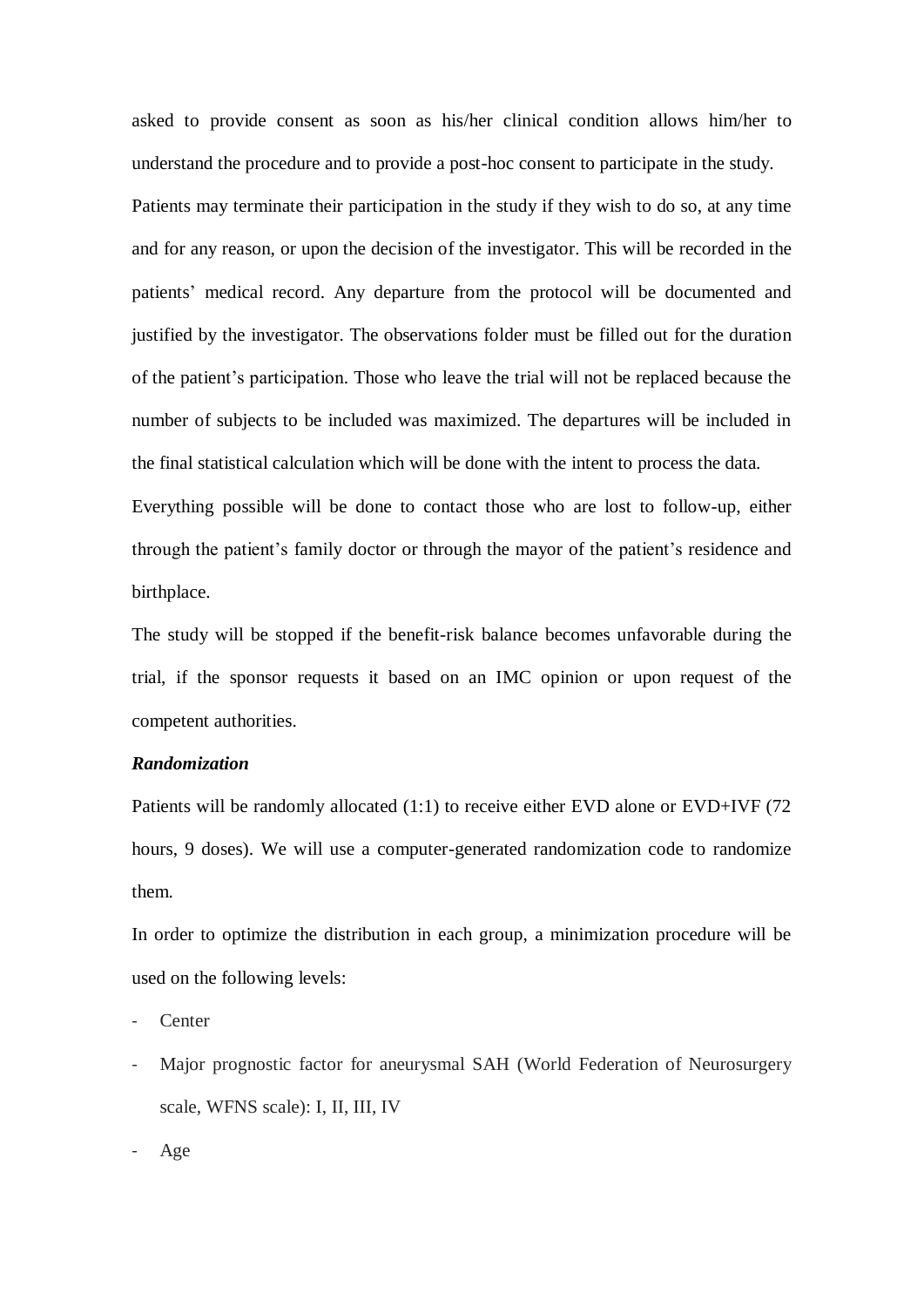- Classification of SAH seen on CT scan (Fischer scale): II-III vs IV

#### *Interventions*

#### *Control group: EVD alone*

As explained in the inclusion criteria section, all patients will have an external ventricular drain inserted. In the control group, the EVD will only be used to drain CSF. EVDs will be inserted using an aseptic technique via a frontal twist drill craniotomy. The catheter will be tunneled under the skin for approximately 4 cm and connected to the external CSF drainage system.

A brain CT scan will be performed immediately to ensure the catheter is in the correct position. The EVD will be left open, with the 0-level positioned approximately 15 cm above the tragus. The intracranial pressure (ICP) will be monitored every 30 minutes until the EVD is removed. The EVD will be clamped when the CSF becomes clear and the ICP is stabilized. After clamping, the ventricular catheter will be removed after 48 hours of monitoring to determine whether the clinical status and ICP remain stable.

After 3 failures of EVD clamping, an internal CSF shunt will be inserted.

#### *Experimental group: EVD + IVF (Alteplase)*

Alteplase will be dispensed by patient name/inclusion code in accordance with the protocol and the prescription prepared by the local investigator. A model prescription will be supplied by the sponsor. The prescription and dispensing information will be recorded for each patient.

#### Methods of administration:

Prior to administration, the 2 mg vial (with contains a total amount of 2.2 mg Alteplase, including 0.2 mg overage that will remain in the transfer syringe so the amount actually administered is 2 mg Alteplase) will be reconstituted to a final concentration of 1 mg/ml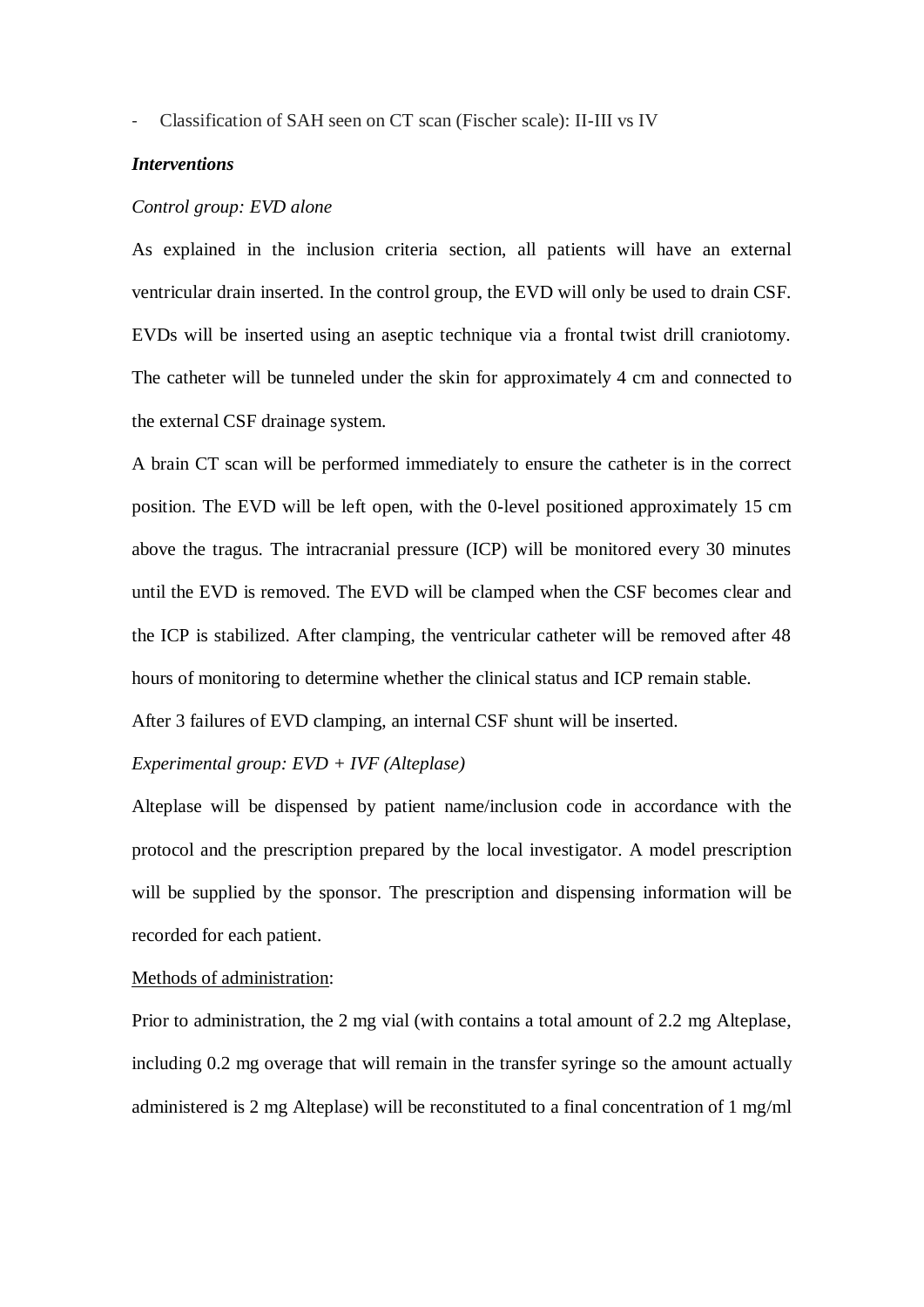Alteplase. To do so, 2.2 mL of sterile saline will be injected in the vial containing the Alteplase powder using a suitable precision measuring syringe under aseptic conditions. The EVD inserted and managed exactly as described in the control group. After the ruptured aneurysm is excluded and a brain CT scan is performed to ensure the catheter is inserted in the lateral ventricle, the IVF protocol will be started.

#### Justification of the dose and duration:

The effects of IVF have been extensively studied in another indication, spontaneous intraventricular hemorrhage (IVH), by the CLEAR study group (8). It has been shown in a phase II study that the best dose regimen of rtPA to ensure clot lysis without inducing symptomatic intracranial hemorrhage was 1 mg every 8 hours (9). This dose regimen was used in a recent large phase III trial, with good safety and efficacy (10). We hypothesized that this finding could be translated to our indication, which is very close to the previously studied one, thus we plan to use this dose. We chose a fixed dosing regimen of 9 doses over 72 hours for every patient, which is different from some previous studies that stopped IVF once no more blood was visible on the follow-up CT scans. However, the exact cut-off to stop IVF in SAH is difficult to define, contrary to IVH. Thus, we chose a pragmatic design to make IVF usable as a routine treatment. This approach was the same one adopted in the previously published phase II trial (7).

#### *Description of other treatments*

#### *General management*

The patients will be systematically admitted to a neuro-intensive care unit for at least 10 days. Analgesics will be administered to relieve pain as best possible (including opioids if necessary). To prevent DCI, all the patients will receive oral Nimodipine at a dose of 2 pills (30 mg) every 4 hours for 21 days. If the oral route is not feasible, the treatment will be administered through a nasogastric tube.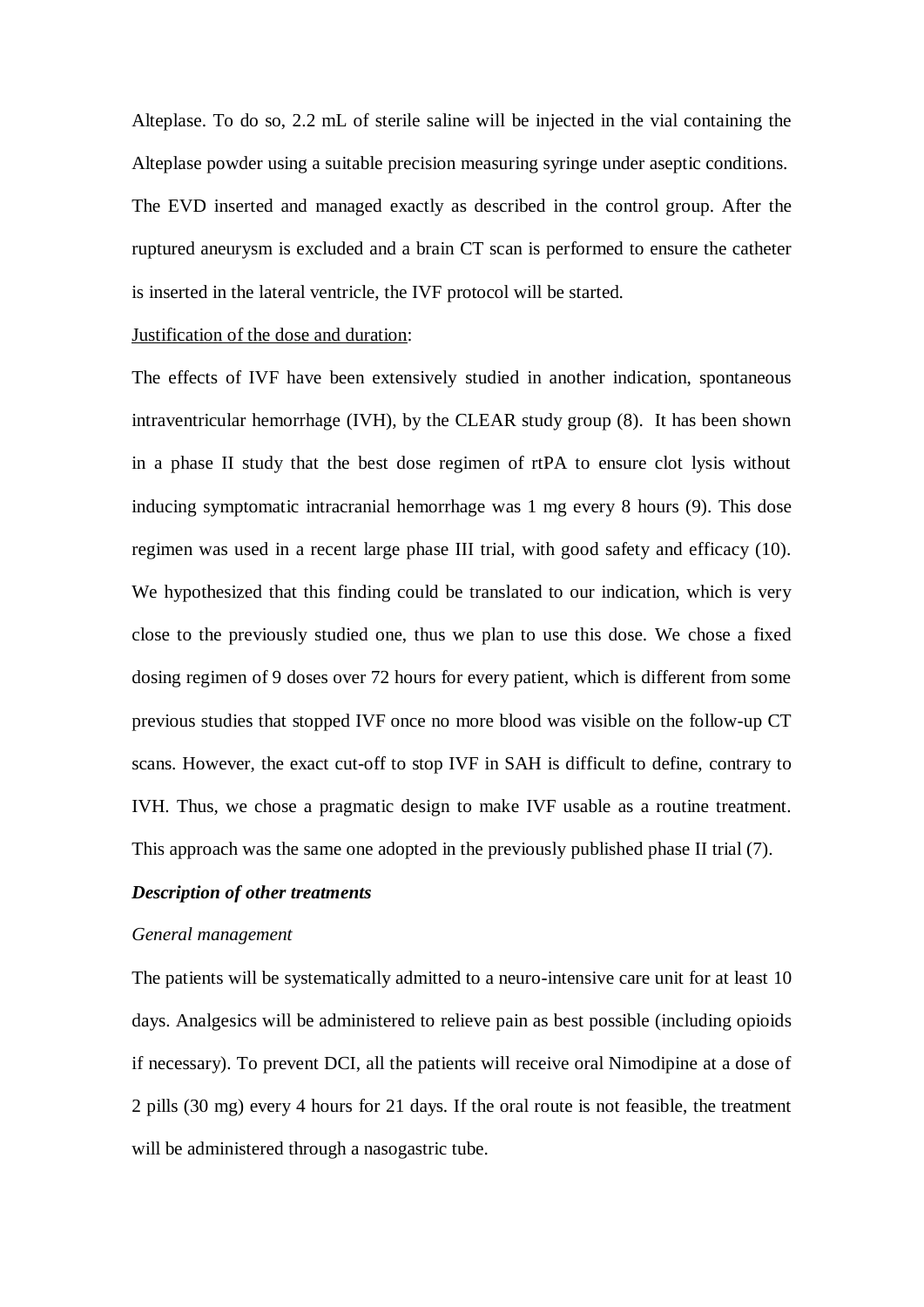The aneurysm will be excluded as soon as possible (i.e. within 24 hours of admission). The type of exclusion procedure (i.e. clipping or coiling) will be chosen after a multidisciplinary team discussion. If both exclusion methods are feasible, the endovascular method will be preferred. Digital subtraction angiography (DSA) will be performed after the exclusion procedure to ensure the aneurysm is fully excluded before beginning IVF. In case of high ICP, the objective will be to maintain an ICP under 20 mmHg and a cerebral perfusion pressure (CPP) between 50 and 70 mmHg. To achieve these goals, three levels of treatment can be used:

-Rest in silence and in the dark, in the 30-degreeTrendelenburg position, head and neck in the axis of the trunk, avoiding cervical or abdominal compressions. Control of temperature, blood pressure, glycemia and natremia.

-Increase the volume of CSF drained. Increase the sedation. Use of curare.

-Osmotherapy by macromolecules and/or hypertonic saline. In case of intractable high ICP, potential use of barbiturates or decompressive craniotomy.

In conscious patients, the monitoring will mainly be based on the clinical examination; transcranial Doppler will be used at discretion of the local investigator. In a comatose patient, transcranial Doppler will be performed daily. In case of suspicious findings, a perfusion CT scan will be performed. In case of DCI, the primary treatment will be controlled high blood pressure. If there is no response to HBP, in-situ intra-arterial treatments will be performed. Medical complications such as seizure will be treated by Levetiracetam. Deep vein thrombosis will be prevented by the introduction of prophylactic low molecular weight heparin 3 days after exclusion of the ruptured aneurysm and at least 24 hours after the last dose of IVF. High or low glycemia will be avoided. As with every patient in neuro-intensive care, several laboratory tests will be performed; their prescription will be at discretion of the physician in charge of the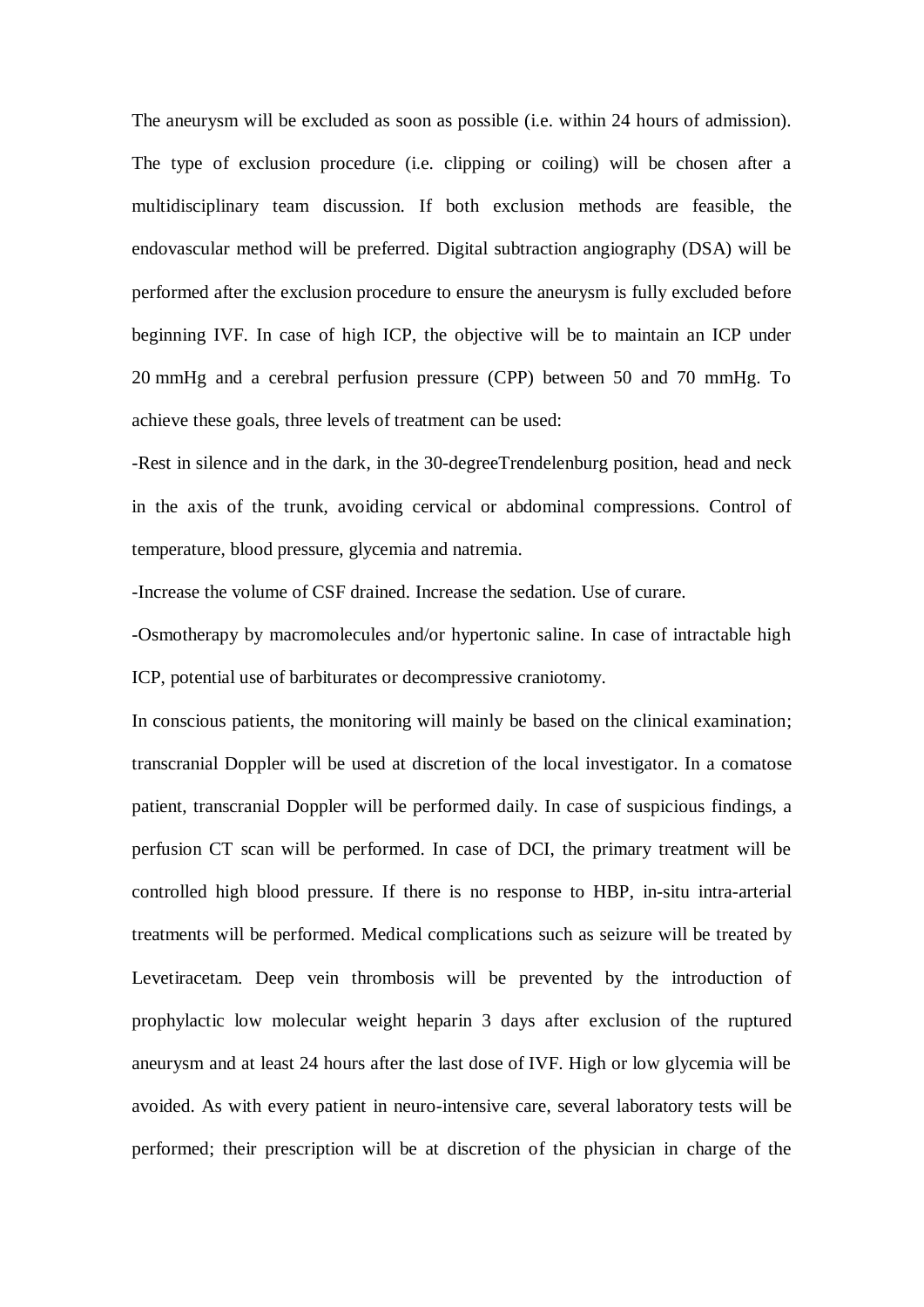patient. These could include measurements of blood electrolytes, glycemia, blood oxygen level, bacterial examination of CSF, etc.

#### *List of authorized treatments*

Most of the medications used to manage aneurysmal SAH will be allowed, including analgesic therapy, antihypertensive drugs, vasopressive drugs, antibiotics, and anesthetic drugs. However, anticoagulant and antiplatelet therapy will be prohibited before and during the period when IVF therapy will be performed. But 24 hours after the last injection of Alteplase in the ventricular drain, these medications will be allowed as needed. In the EVD alone group, low molecular weight heparin therapy will be used if necessary, once the aneurysm has been excluded.

#### *List of prohibited treatments during IVF*

-Systemic antifibrinolytic therapy, including Tranexamic Acid and Ɛ-Aminocaproic Acid before the ruptured aneurysm is excluded and during IVF (3 days)

-Antiplatelet drugs, including acetylsalicylic acid (Aspirin®, Kardegic®) and its derivates, and Clopidogrel (Plavix®) before or during IVF therapy

-Anticoagulant drugs, including heparin therapy (Heparin) and low molecular weight heparin therapy (Lovenox®, Innohep®), vitamin K antagonists (Previscan®, Sintrom®, Coumadin®) and the newer oral anticoagulants (Dabigatran®, Rivaroxaban®).

#### *Primary outcome measure*

The primary endpoint is the patients' functional outcome evaluated on the modified Rankin Scale (mRS) 6 months after the aneurysm rupture. We will compare the proportion of patients in each group without severe disability:  $mRS = 0-3$ .

#### *Secondary outcome measures*

The secondary endpoints are:

**-** Mortality rate 3 weeks, 3 months and 6 months after the aneurysm rupture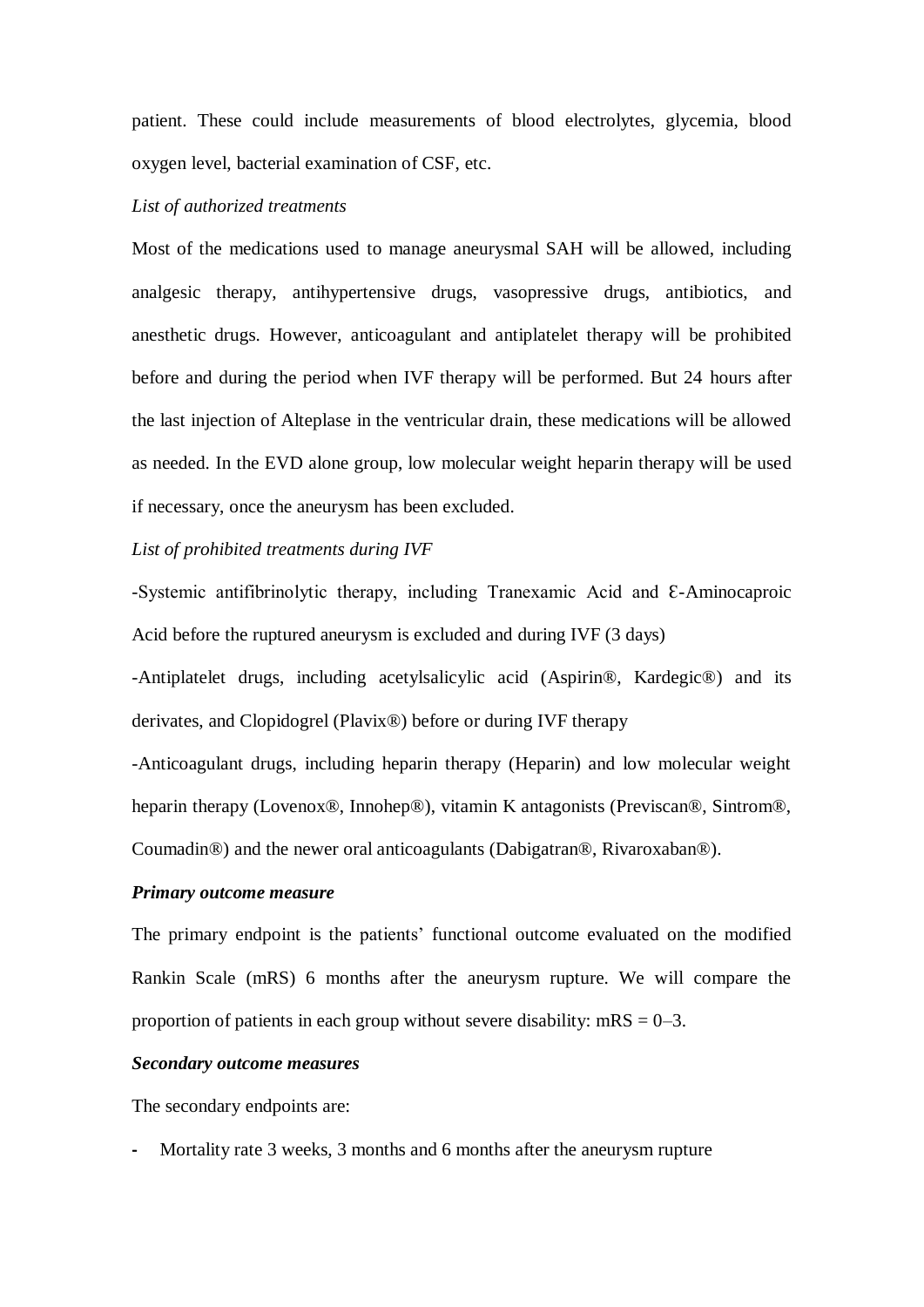- **-** DCI occurrence rate (brain CT scan) or clinical deterioration caused by DCI
- **-** Internal CSF shunt surgery rate (chronic hydrocephalus) 3 and 6 months after the aneurysm rupture
- **-** Number of permanent catheter obstructions requiring insertion of a new EVD catheter
- **-** Complication rate: rebleeding, bacterial meningitis, and aseptic meningitis
- **-** Return to work at 6 months' follow-up
- **-** Evaluation of quality of life at 6 months follow-up: MOS SF-36 scale, Pichot scale

#### *Practical roll-out of the study*

The inclusion procedure and follow-up schedule are summarized in Figure 1.

#### *Anticipated number of patients to be included in the study*

The main objective is to demonstrate the efficacy of IVF on the patients' outcome, i.e. functional outcome better with EVD+IVF than with EVD alone (control group).

The difference between the two groups will be studied based on the percentage of patients with a good functional outcome at 6 months' follow-up. The functional outcome will be evaluated using the mRS; a good functional outcome will be defined as a mRS score between 0 and 3. Since the primary outcome is binomial, we based our sample size calculation on the percentage of good functional outcomes in the control group and an effect size of the treatment of interest, namely EVD+IVF. Using PROC POWER (SAS 9.4), we calculated that a fixed sample size of 390 patients was necessary to detect a 10% absolute increase in good functional status, from 75% in the control group (7) to 85% in the EVD+IVF group with a power of 80% and a type I error of 5% (one-sided hypothesis). Because the effect size is largely unknown, we considered a sequential plan with two interim and one final analysis, with each step having the possibility of stopping the trial for futility or efficacy (PROC SEQDESIGN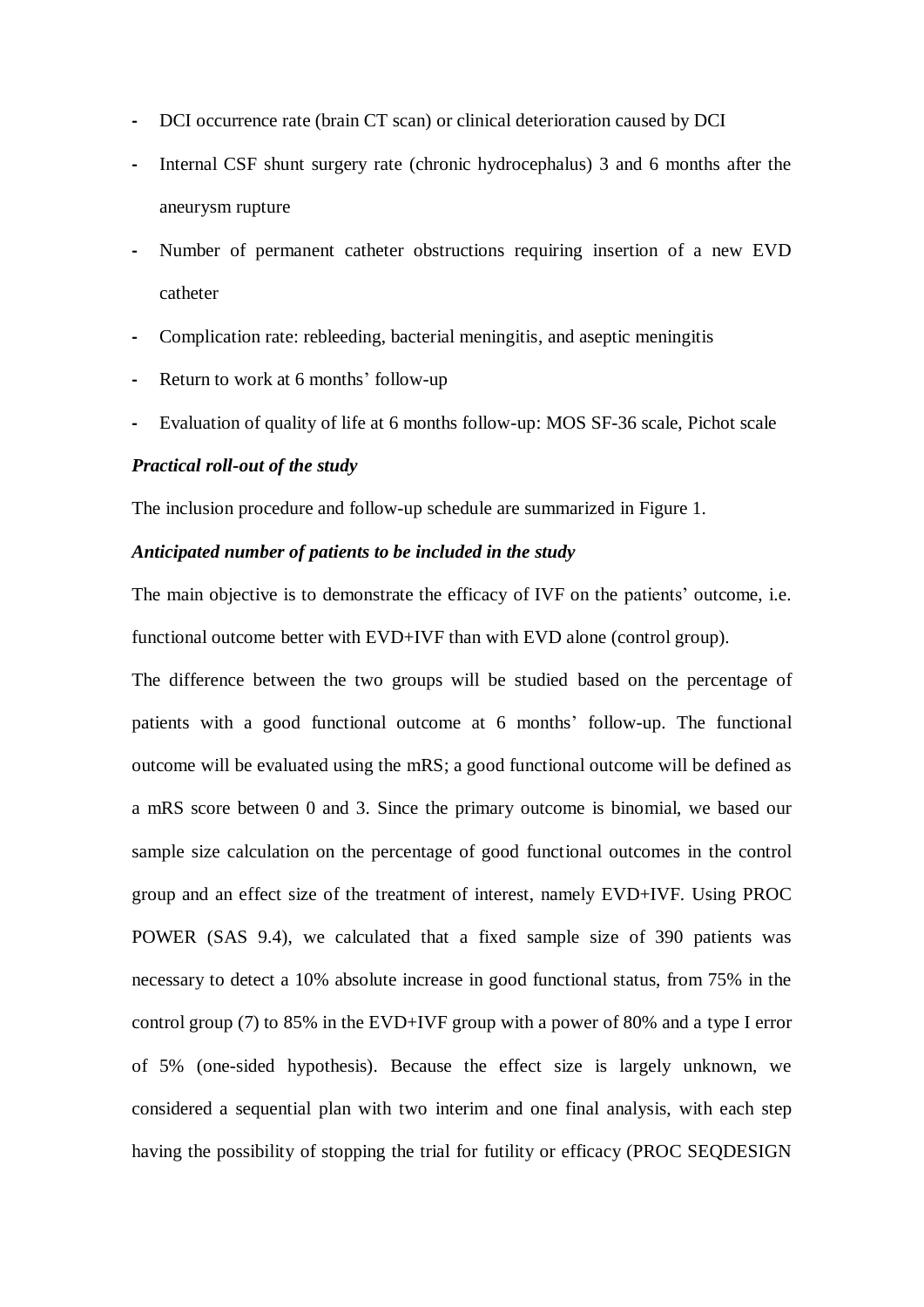in SAS 9.4). Following an O'Brian and Fleming plan, with one interim analysis after 50% of the data is collected (220 patients) and a second interim analysis after 75% of the data is collected (330 patients), the total sample size for the final analysis is 440 patients. The study will be terminated for futility if nominal p-values are above 0.31665 and 0.12459 at stages 1 (220 patients) and 2 (330 patients), respectively. The study will be terminated for efficacy if nominal p-values are below 0.0095 and 0.02774 at stages 1 and 2, respectively. If the study goes to the final analysis (i.e. stage 3, 440 patients), the p-value for statistical significance will be 0.0486. These analyses will be conducted independently from investigators and presented to the Data and Safety Monitoring Board.

#### *Anticipated statistical methods*

A flow chart will summarize the number of screened, randomized and analyzed patients according to CONSORT guidelines. Baseline characteristics will be described by counts (percentages), mean (standard deviation) and median (interquartile range), as appropriate, according to their randomized group. Regarding the primary outcome, the percentage of patients with good functional status (0,1,2,3) based on to the mRS 6 months after the aneurysm rupture will be compared between groups by a stratified Chisquare test accounting for the factors used in the randomization (WFNS= 1-2 *versus* WFNS= 3-4). The statistical tests performed will be unilateral to limit the number of patients needed for the study and because we want to test a specific hypothesis— IVF+EVD is superior to EVD alone. According to this one-sided superiority hypothesis, the absolute difference of the primary outcome between groups will be computed with 100% minus 2\*nominal alpha confidence intervals, stratified by design factor used for the randomization (WFNS= 1-2 *versus* WFNS= 3-4). The 100% minus nominal alpha lower bound of this difference will demonstrate superiority if above 0. The full-set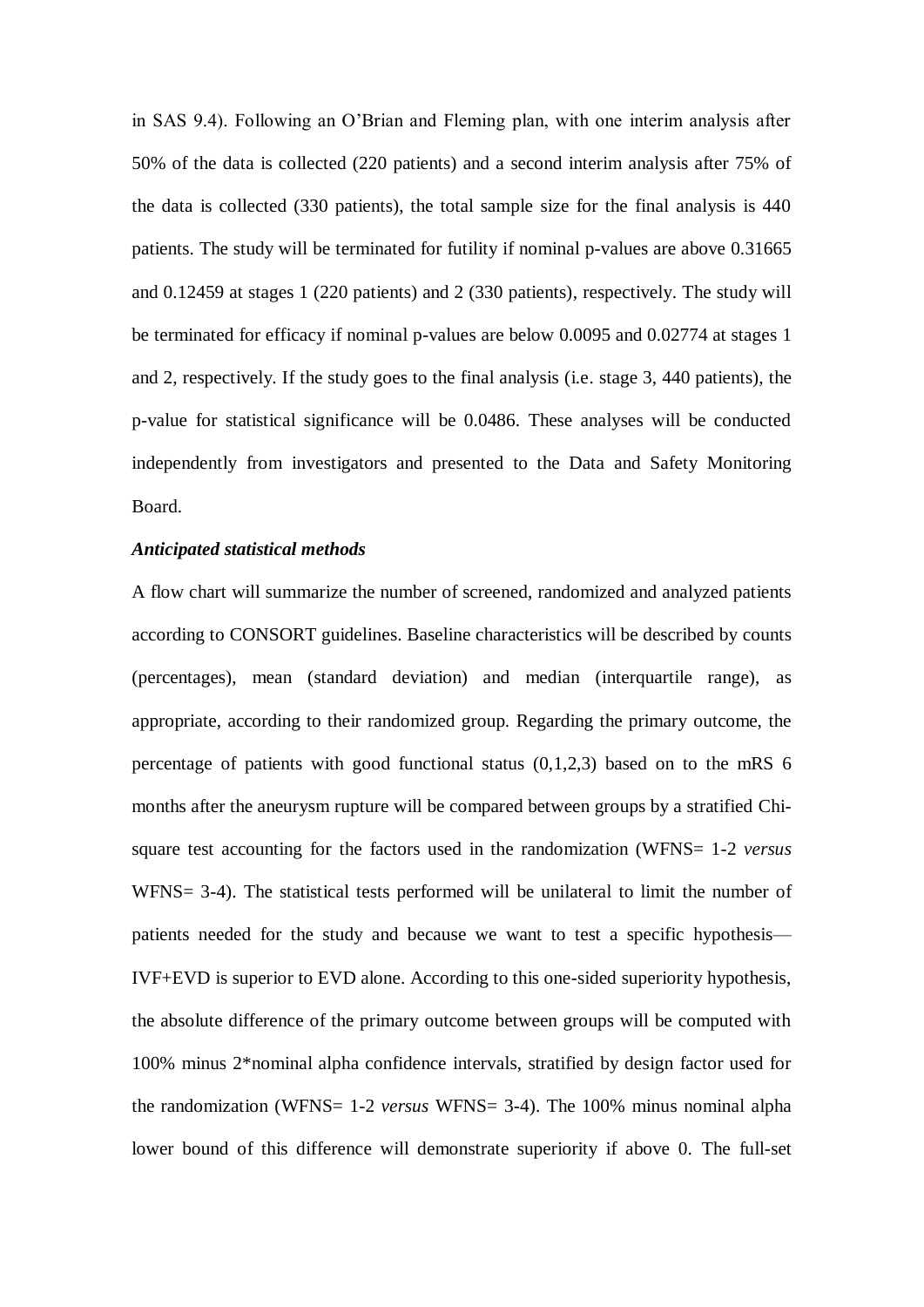analysis will include all randomized subjects. The analyses will be carried out in the intention to treat population to minimize potential bias. In case of missing data for the primary outcome measure, multiple iterations will be performed to comply with the intent to treat approach and the complete case analysis will be performed as a sensitivity analysis.

Three pre-planned subgroup analyses of the primary outcome will be performed:

(1) the first subgroup analysis will separate patients with severe intraventricular hemorrhage (Graeb score superior or equal to 6) from patients without severe IVH; (2) the second subgroup analysis will separate patients with high grade SAH (WFNS score III-IV) from patients with low grade SAH (WFNS score I-II);

(3) the third subgroup analysis will separate patients who received the full IVF treatment (9 doses) versus patients who received an incomplete course of IVF treatments  $(\leq 8$  doses). The statistical analysis will be done using SAS software version 9.4 by Prof. Jean-Jacques Parienti of the Unit of Biostatistics and Clinical Research of the Caen University Hospital, France.

#### *Safety evaluation*

The safety parameters were determined by considering the potential risks associated with the protocol (above):

-*Risk of intracranial bleeding*: during the 3 days of IVF treatment, the occurrence of ICH will be evaluated by continuously monitoring clinical parameters and ICP in the neuro-intensive care unit. In case of suspicion (i.e. appearance of new neurological symptoms) the treatment will be suspended until a new brain CT scan can be performed on an emergency basis to confirm the occurrence of a new ICH. If no ICH is identified, the treatment will be continued. If a new ICH is detected, the treatment will be stopped permanently. Moreover, a daily CT scan will be performed during the treatment period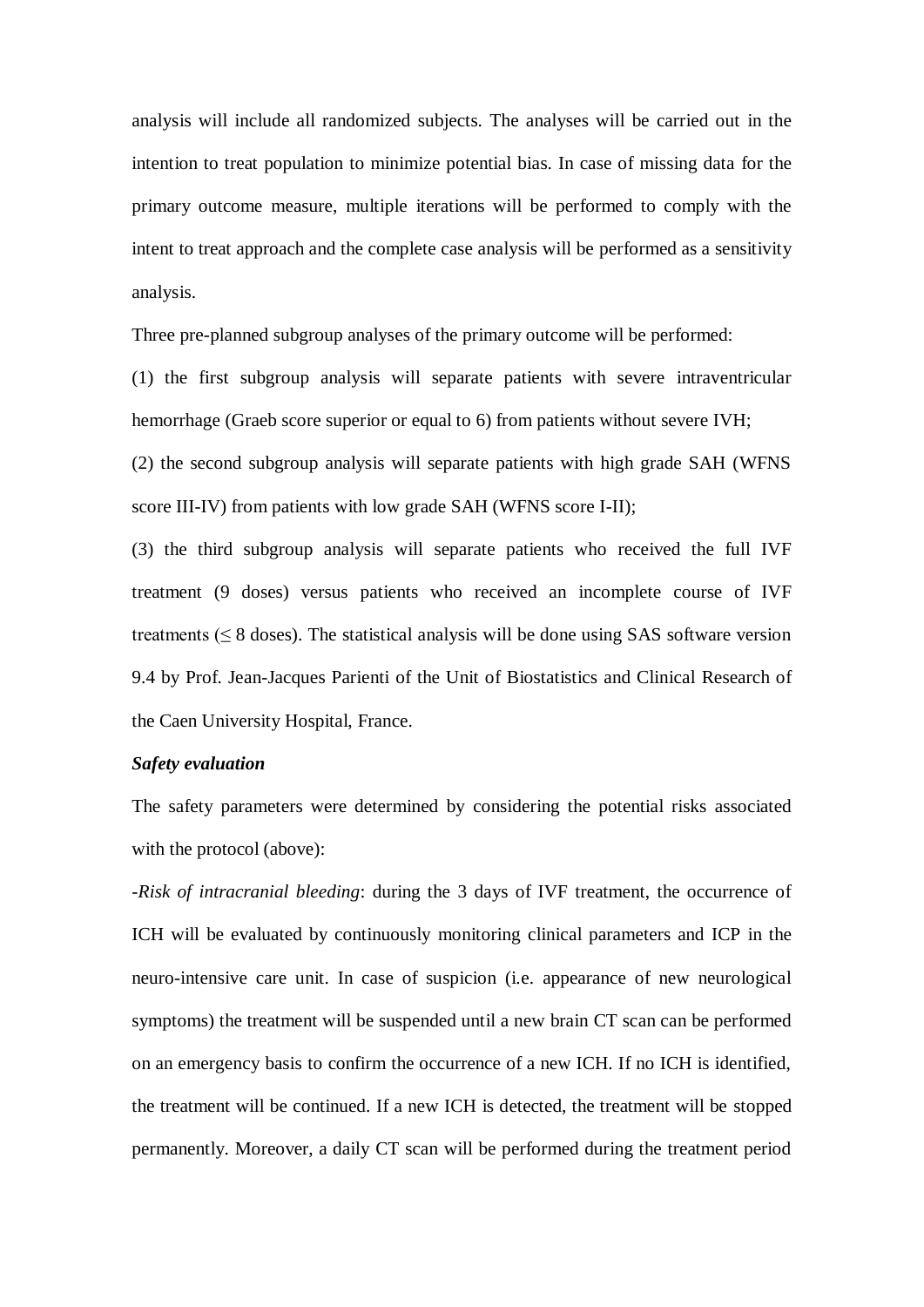(D1 to D3) to rule out any asymptomatic ICH. Finally, a brain CT scan 24 hours after the last injection of Alteplase will be performed to detect any delayed asymptomatic ICH.

-*Risk of catheter-related bacterial meningitis*: the occurrence of bacterial meningitis will be based on standard examination, including clinical parameters (cranial nerve signs, headache, photophobia, seizures, stiff neck, altered mental status, irritability, inflammation at the catheter site, and fever) and blood sample analysis (elevated neutrophil levels, elevated C-reactive protein, etc.). If catheter-related bacterial meningitis is suspected, CSF sampling through the EVD and laboratory testing will be performed on an emergency basis (CSF culture) to allow antibiotic treatment to be initiated as soon as possible.

-*Risk of Alteplase-related aseptic meningitis*: monitoring for aseptic meningitis will be based on standard examination, including clinical parameters (cranial nerve signs, headache, photophobia, seizures, stiff neck, altered mental status, irritability, inflammation at the catheter site, and fever) and blood sample analysis (elevated neutrophil levels, elevated C-reactive protein, etc.). In this case, CSF sampling through the EVD and laboratory testing will be performed on an emergency basis (CSF culture) to differentiate between septic and aseptic meningitis. The diagnosis of aseptic meningitis will be made based on three negative CSF cultures.

#### IVF will be stopped in case of:

-intracranial rebleeding, confirmed on brain CT scan

-suspicion of meningitis, septic or aseptic, even before the CSF culture results are available.

The IMC will perform three interim safety assessments to evaluate the risk of IVF, after 50, 220 and 330 patients have been included. The study will be stopped if the frequency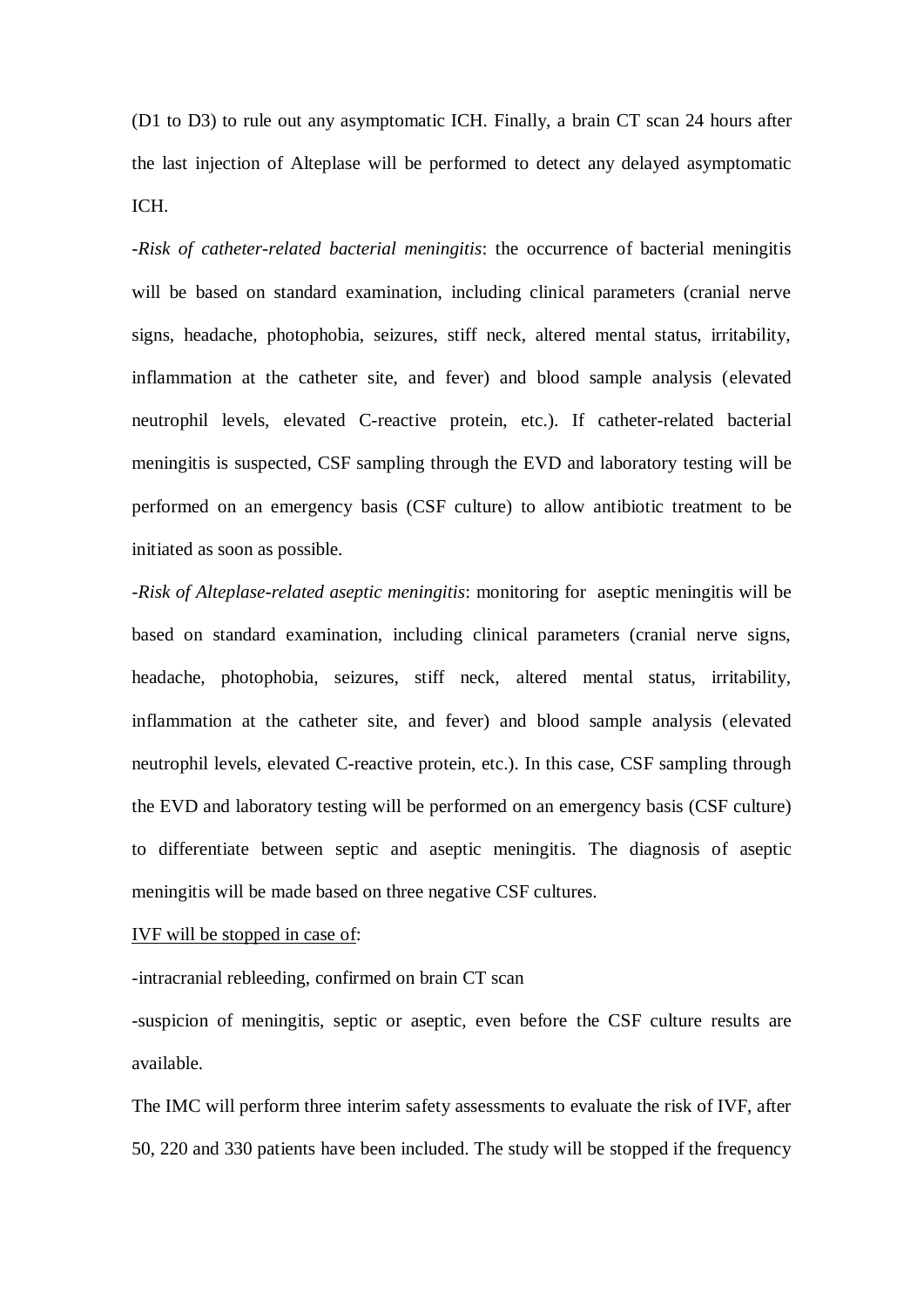of the three above-mentioned complications (symptomatic ICH, bacterial meningitis, aseptic meningitis) in the IVF group exceeds the one in the EVD alone group. Arms will be unblinded for members of the IMC. The following data will be extracted after 50 (after the Day 4 monitoring of the  $50<sup>th</sup>$  patient), 220 and 330 patients (after the 6-month assessment of the  $220<sup>th</sup>$  and  $330<sup>th</sup>$  patient, respectively) have been included:

- serious adverse events, including the expected complications,

- neurological outcomes (if available), including clinical examinations and the mRS

- data provided by the repeated brain CT scan.

The IMC has an advisory role for our study: the sponsor decides whether or not to implement the recommendations made by that committee. The committee can be also consulted by the sponsor at any time (for example to analyze new safety information). All of the committee's analyses and conclusions will be sent to the French competent authority (ANSM).

#### **DISCUSSION**

FIVHeMA will be the first phase III trial to evaluate the relevance of IVF in aneurysmal SAH. While many phase III trials have been performed in aneurysmal SAH to find an effective neuroprotective treatment, most of them have failed. The impact of our study in the neurosciences field could be considerable: if positive, this could be the first neuroprotective treatment validated in brain injury in the past 20 years. In France, about 1000 patients each year would benefit from IVF. If 10% fewer patients experienced severe disability, then 100 patients each year would be saved from it. Moreover, we believe that IVF, by acting on the glymphatic system—the brain's waste clearance system—may also improve patients' quality of life. Lastly, the economic benefit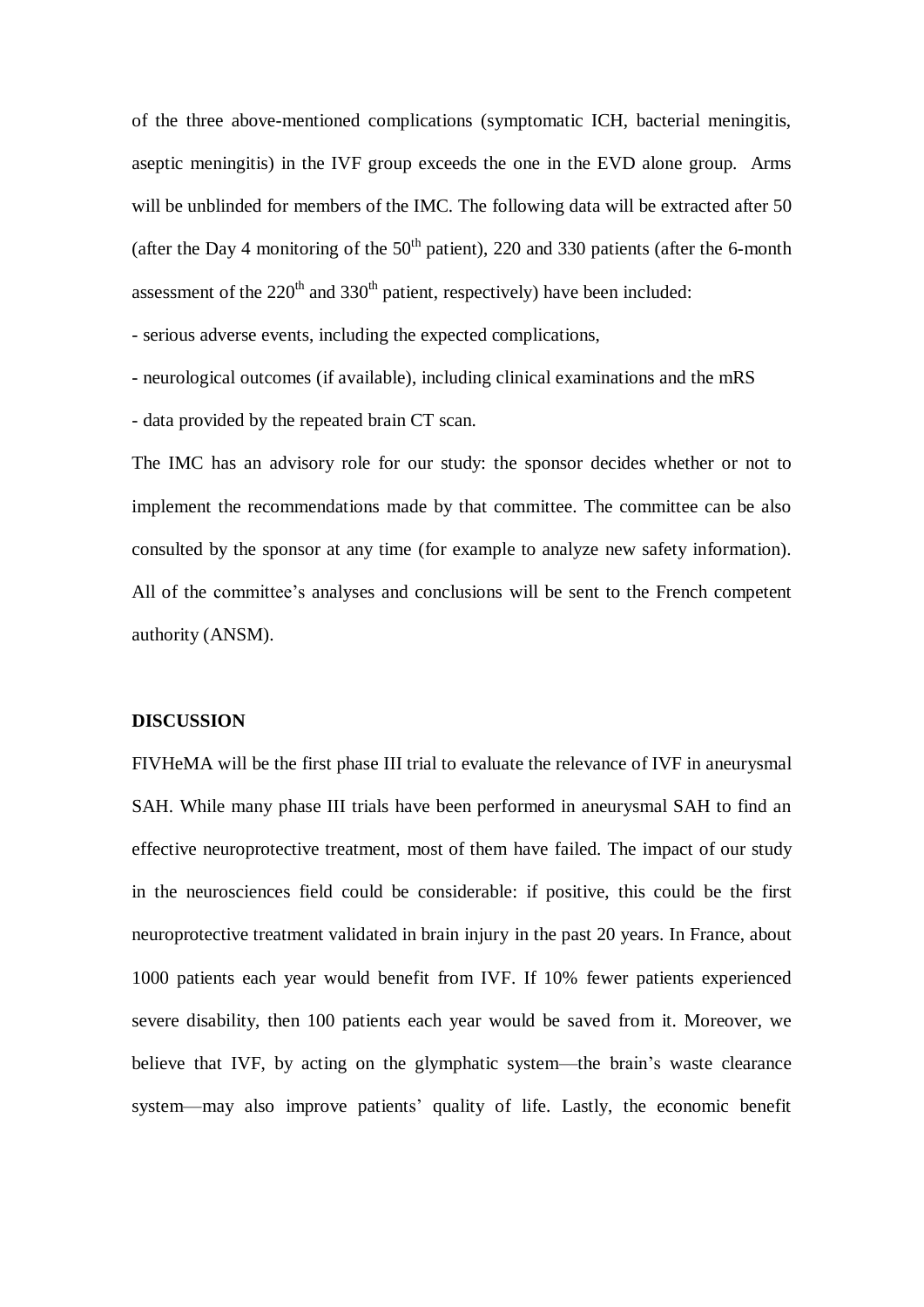associated with our study could be considerable. If IVF is proven to be effective, it could save up to 2 million Euros each year.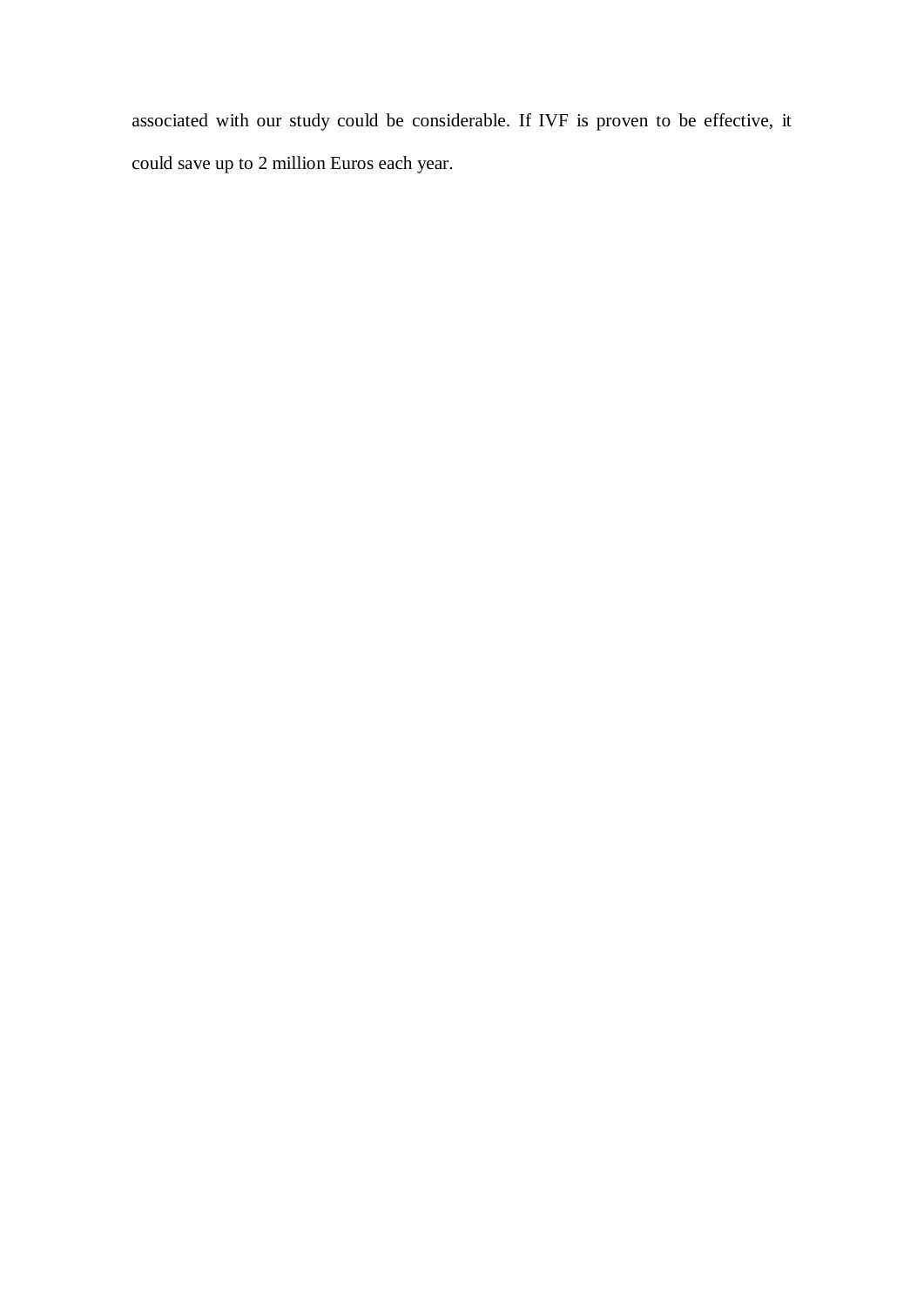#### **REFERENCES**

- 1. Vergouwen MD, Vermeulen M, van Gijn J, Rinkel GJ, Wijdicks EF, Muizelaar JP, Mendelow AD, Juvela S, Yonas H, Terbrugge KG, Macdonald RL, Diringer MN, Broderick JP, Dreier JP, Roos YB. Definition of delayed cerebral ischemia after aneurysmal subarachnoid hemorrhage as an outcome event in clinical trials and observational studies: proposal of a multidisciplinary research group. Stroke. 2010; 41: 2391-2395.
- 2. Macdonald RL. Delayed neurological deterioration after subarachnoid haemorrhage. Nat Rev Neurol. 2014; 10, 44–58.
- 3. Gaberel T, Gakuba C, Goulay R, Martinez De Lizarrondo S, Hanouz JL, Emery E, Touze E, Vivien D, Gauberti M. Impaired glymphatic perfusion after strokes revealed by contrast-enhanced MRI: a new target for fibrinolysis? Stroke. 2014; 45: 3092-3096.
- 4. Luo C, Yao X, Li J, He B, Liu Q, Ren H, Liang F, Li M, Lin H, Peng J, Yuan TF, Pei Z, Su H. Paravascular pathways contribute to vasculitis and neuroinflammation after subarachnoid hemorrhage independently of glymphatic control. Cell Death Dis. 2016 Mar 31;7:e2160. doi: 10.1038/cddis.2016.63.
- 5. Zabramski JM, Spetzler RF, Lee KS, Papadopoulos SM, Bovill E, Zimmerman RS, Bederson JB. Phase I trial of tissue plasminogen activator for the prevention of vasospasm in patients with aneurysmal subarachnoid hemorrhage. J Neurosurg. 1991; 75: 189-196.
- 6. Mizoi K, Yoshimoto T, Takahashi A, Fujiwara S, Koshu K, Sugawara T. Prospective study on the prevention of cerebral vasospasm by intrathecal fibrinolytic therapy with tissue-type plasminogen activator. J Neurosurg. 1993; 78: 430-437.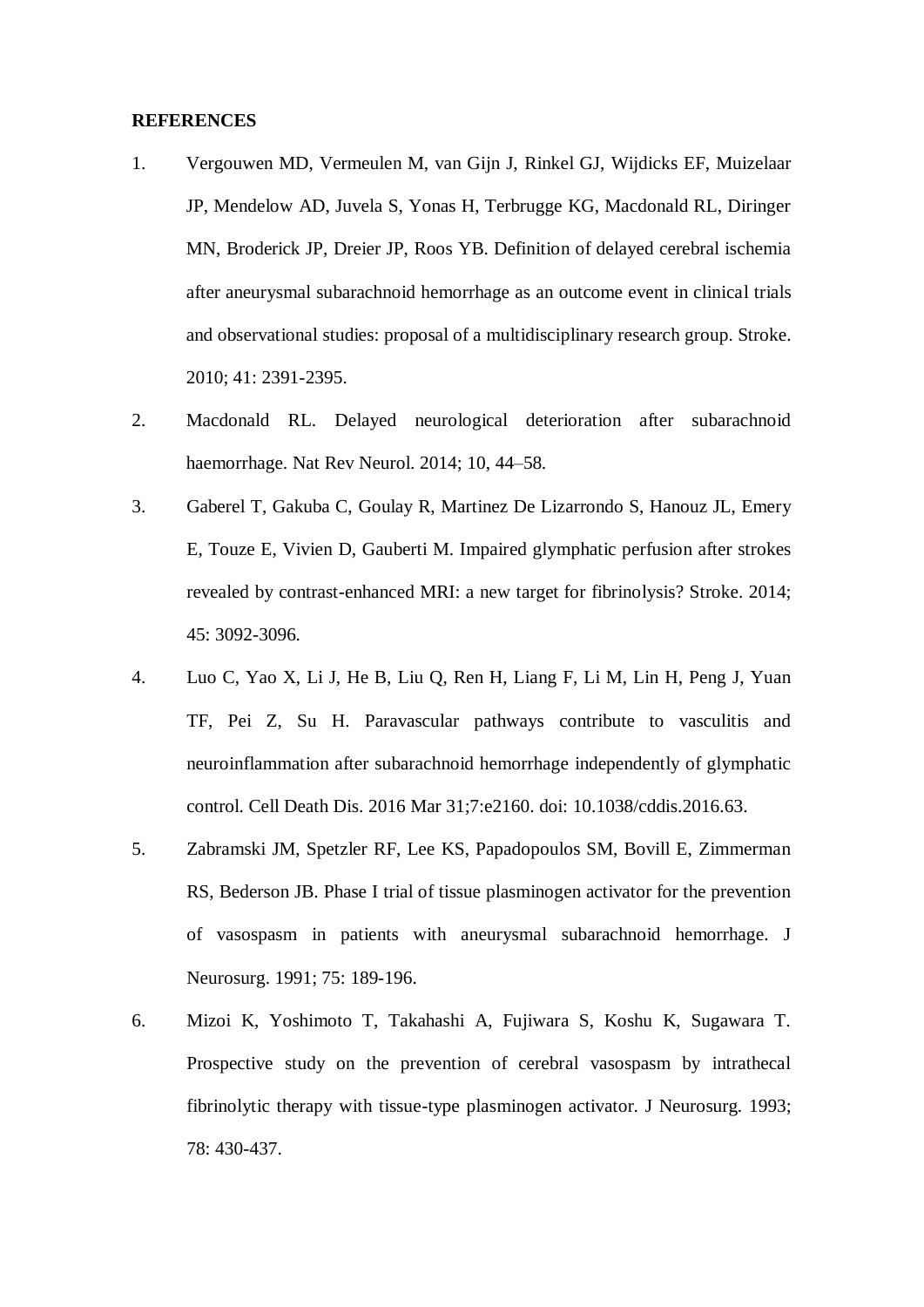- 7. Etminan N, Beseoglu K, Eicker SO, Turowski B, Steiger HJ, Hänggi D. Prospective, randomized, open-label phase II trial on concomitant intraventricular fibrinolysis and low-frequency rotation after severe subarachnoid hemorrhage. Stroke. 2013; 44: 2162-2168.
- 8. Hanley DF, Lane K, McBee N, Ziai W, Tuhrim S, Lees KR, Dawson J, Gandhi D, Ullman N, Mould WA, Mayo SW, Mendelow AD, Gregson B, Butcher K, Vespa P, Wright DW, Kase CS, Carhuapoma JR, Keyl PM, Diener-West M, Muschelli J, Betz JF, Thompson CB, Sugar EA, Yenokyan G, Janis S, John S, Harnof S, Lopez GA, Aldrich EF, Harrigan MR, Ansari S, Jallo J, Caron JL, LeDoux D, Adeoye O, Zuccarello M, Adams HP Jr, Rosenblum M, Thompson RE, Awad IA; CLEAR III Investigators. Thrombolytic removal of intraventricular haemorrhage in treatment of severe stroke: results of the randomised, multicentre, multiregion, placebo-controlled CLEAR III trial. Lancet. 2017; 389:603-611.
- 9. Morgan T, Iwad I, Keyl P, Lane K, Hanley D. Preliminary report of the Clot Lysis Evaluating Accelerated Resolution of intraventricular IVH (CLEAR-IVH) clinical trial. Acta Neurochir Suppl. 2008; 105: 217-220.
- 10. Hanley DF, Lane K, McBee N, Ziai W, Tuhrim S, Lees KR, Dawson J, Gandhi D, Ullman N, Mould WA, Mayo SW, Mendelow AD, Gregson B, Butcher K, Vespa P, Wright DW, Kase CS, Carhuapoma JR, Keyl PM, Diener-West M, Muschelli J, Betz JF, Thompson CB, Sugar EA, Yenokyan G, Janis S, John S, Harnof S, Lopez GA, Aldrich EF, Harrigan MR, Ansari S, Jallo J, Caron JL, LeDoux D, Adeoye O, Zuccarello M, Adams HP Jr, Rosenblum M, Thompson RE, Awad IA; CLEAR III Investigators. Thrombolytic removal of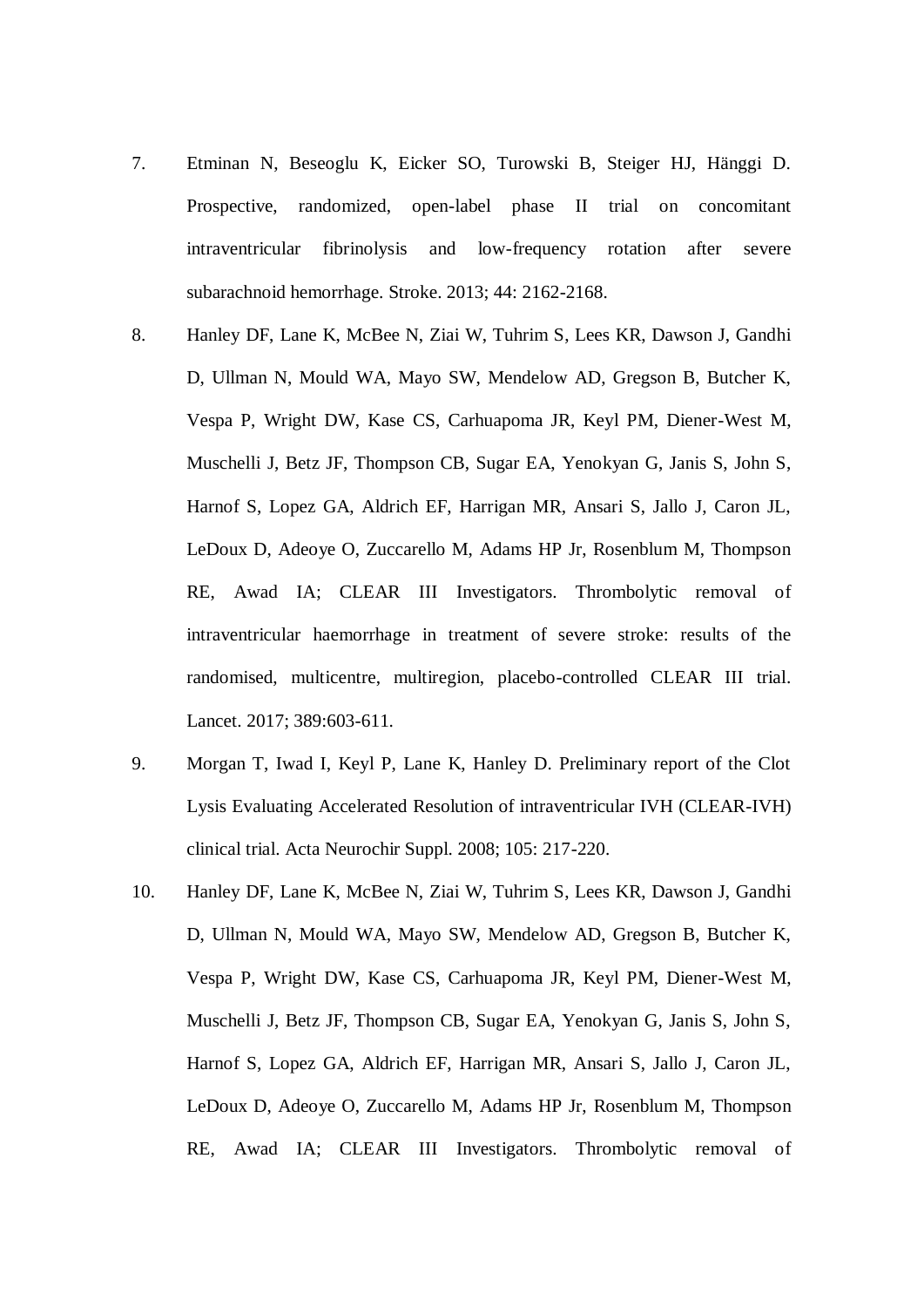intraventricular haemorrhage in treatment of severe stroke: results of the randomised, multicentre, multiregion, placebo-controlled CLEAR III trial. Lancet. 2017; 389:603-611.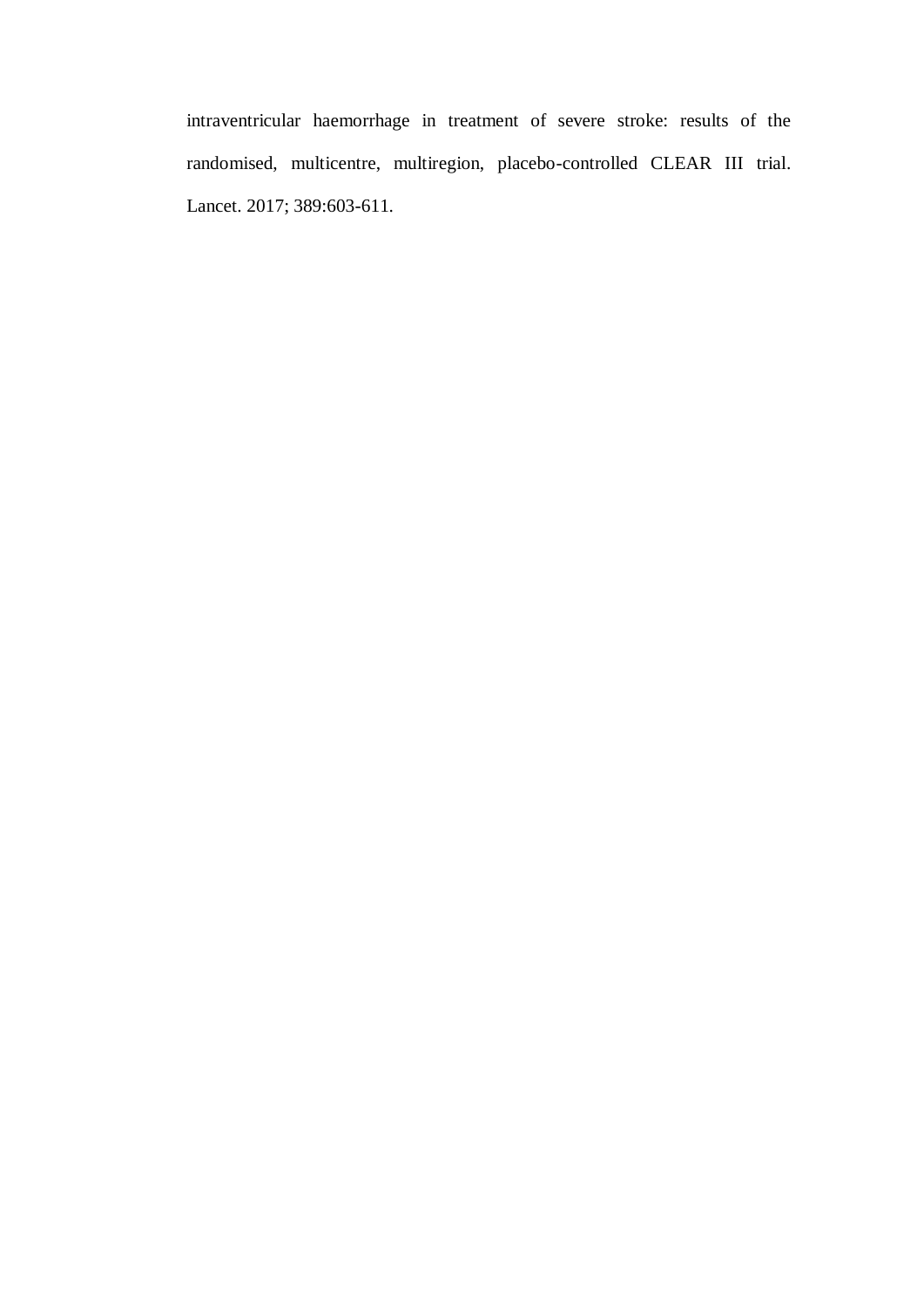### **TABLE LEGENDS**

**Table 1**: Inclusion and exclusion criteria for the study

### **FIGURE LEGENDS**

**Figure 1**: Practical roll-out of the study.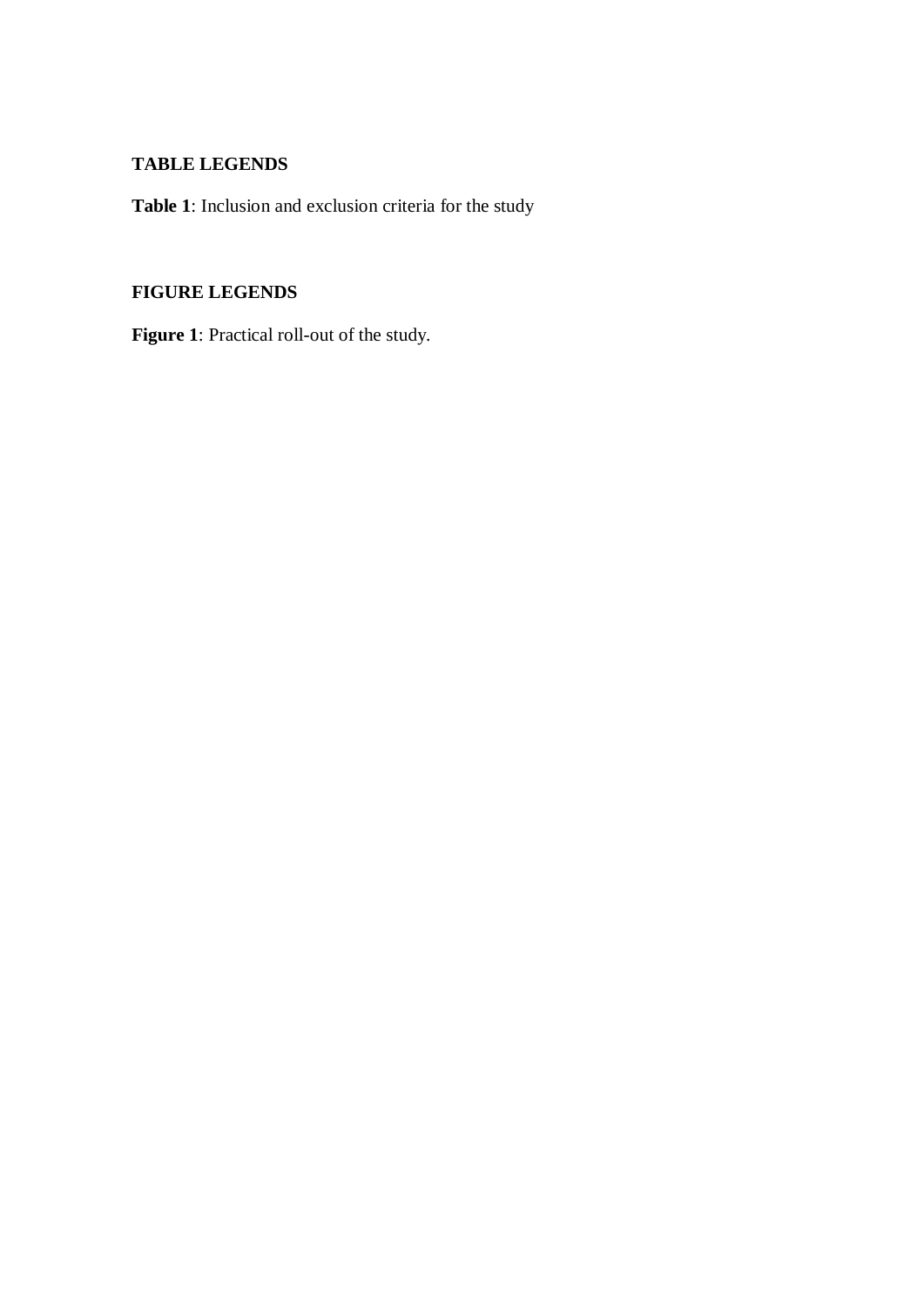